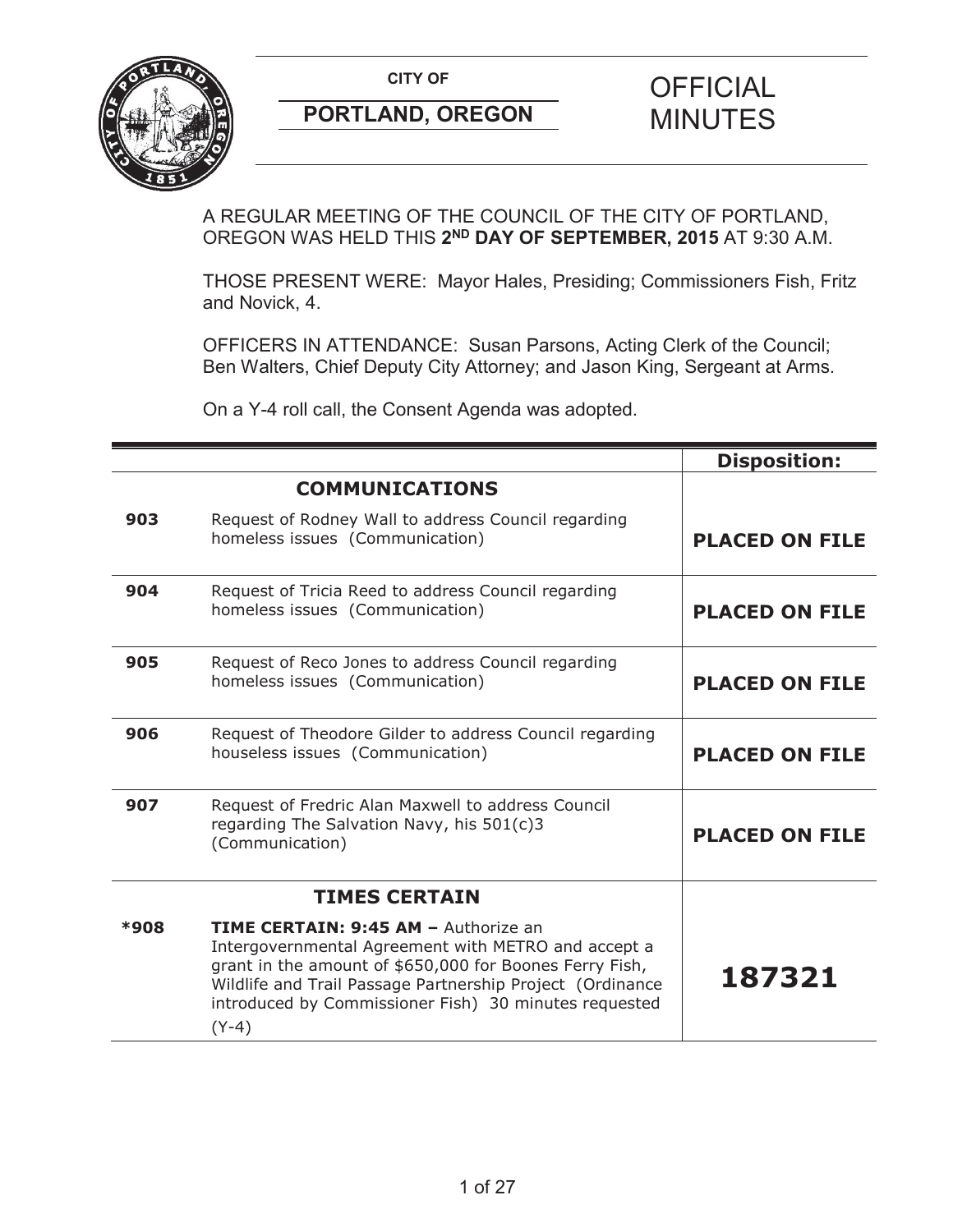|      | $\sim$ picinioci $\epsilon$ , $\epsilon$ vijo                                                                                                                                                                                                                                                                           |                                                                                            |
|------|-------------------------------------------------------------------------------------------------------------------------------------------------------------------------------------------------------------------------------------------------------------------------------------------------------------------------|--------------------------------------------------------------------------------------------|
| 909  | TIME CERTAIN: 10:15 AM - Appoint Osvaldo Gonzalez<br>and Brenda L. Meltebeke and reappoint Phillip T. Hillaire<br>and Verlea G. Briggs to the Board of Directors of the<br>Regional Arts and Culture Council for terms to expire June<br>30, 2017 (Report introduced by Mayor Hales) 15 minutes<br>requested<br>$(Y-4)$ | <b>CONFIRMED</b>                                                                           |
|      | <b>CONSENT AGENDA - NO DISCUSSION</b>                                                                                                                                                                                                                                                                                   |                                                                                            |
|      | <b>Mayor Charlie Hales</b>                                                                                                                                                                                                                                                                                              |                                                                                            |
|      | <b>Bureau of Police</b>                                                                                                                                                                                                                                                                                                 |                                                                                            |
| *910 | Accept and appropriate an additional award in the amount<br>of \$8,000 from the Oregon Department of Transportation<br>for the FY2015 Multnomah County DUII Intensive<br>Supervision Program for sworn personnel overtime<br>(Ordinance)<br>$(Y-4)$                                                                     | 187320                                                                                     |
|      | <b>Office of Management and Finance</b>                                                                                                                                                                                                                                                                                 |                                                                                            |
| 911  | Amend franchise granted to NewPath Networks, LLC to<br>build and operate telecommunications services within City<br>streets (Ordinance; amend Ordinance No. 180376)                                                                                                                                                     | <b>PASSED TO</b><br><b>SECOND READING</b><br><b>SEPTEMBER 9, 2015</b><br><b>AT 9:30 AM</b> |
|      | <b>Commissioner Nick Fish</b>                                                                                                                                                                                                                                                                                           |                                                                                            |
|      | <b>Position No. 2</b>                                                                                                                                                                                                                                                                                                   |                                                                                            |
|      |                                                                                                                                                                                                                                                                                                                         |                                                                                            |
|      | <b>Water Bureau</b>                                                                                                                                                                                                                                                                                                     |                                                                                            |
| 912  | Accept contract with Emery & Sons Construction, Inc. for<br>the construction of the Forest Park Low Tank Project as<br>complete, release retainage and authorize final payment<br>(Report; Contract No. 30002790)<br>$(Y-4)$                                                                                            | <b>ACCEPTED</b>                                                                            |
|      |                                                                                                                                                                                                                                                                                                                         |                                                                                            |
|      | <b>REGULAR AGENDA</b>                                                                                                                                                                                                                                                                                                   |                                                                                            |
|      | <b>Mayor Charlie Hales</b>                                                                                                                                                                                                                                                                                              |                                                                                            |
|      | <b>City Attorney</b>                                                                                                                                                                                                                                                                                                    |                                                                                            |
|      |                                                                                                                                                                                                                                                                                                                         |                                                                                            |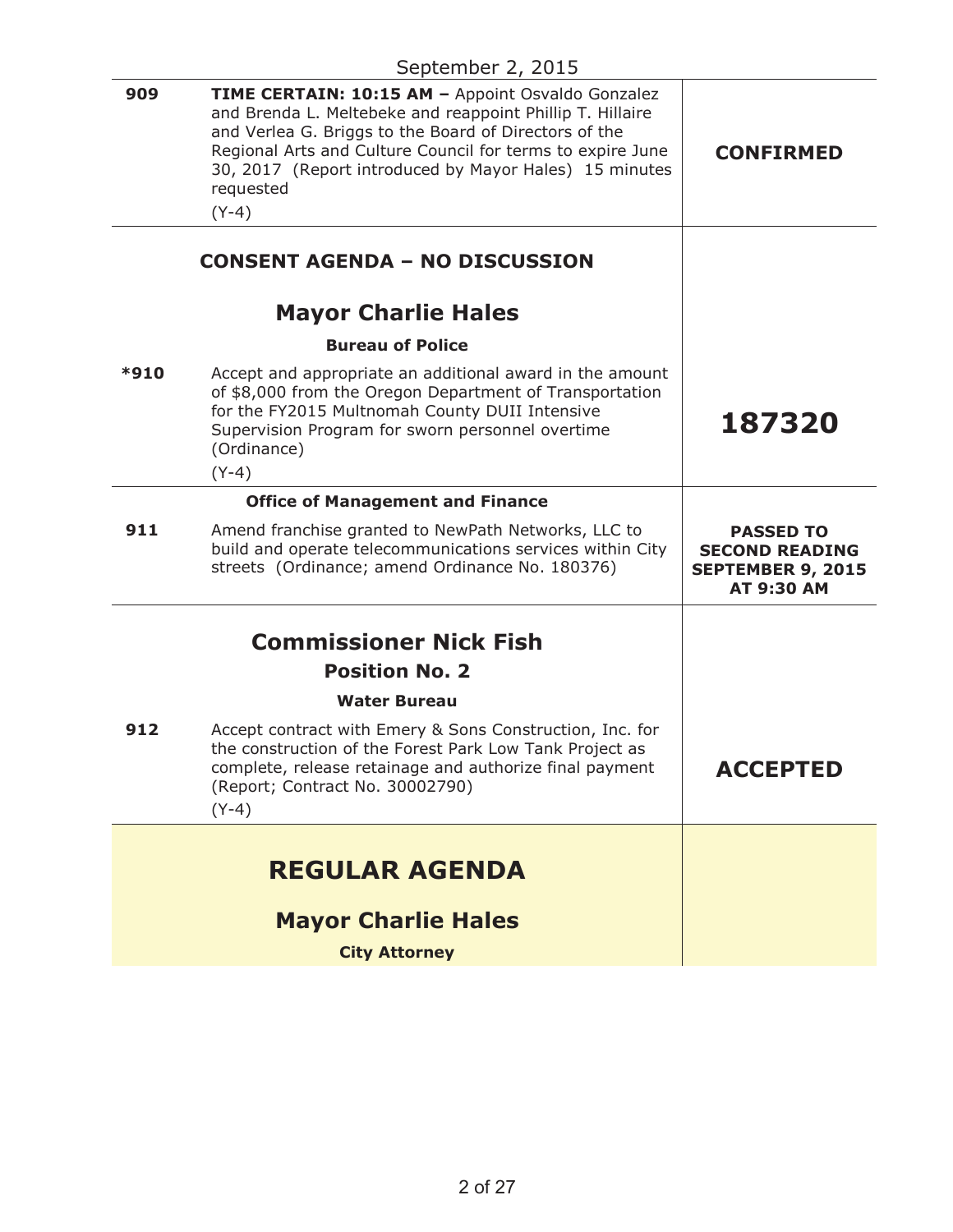|     | September 2, 2015                                                                                                                                                                                                                                                                                                                                                                                                                            |                                                                                     |
|-----|----------------------------------------------------------------------------------------------------------------------------------------------------------------------------------------------------------------------------------------------------------------------------------------------------------------------------------------------------------------------------------------------------------------------------------------------|-------------------------------------------------------------------------------------|
| 913 | Authorize the City Attorney to intervene on behalf of the<br>City of Portland in Oregon Public Utility Commission<br>Docket UM 1734 (Previous Agenda 883; Resolution)<br>Motion to strike "severely limit" and replace with<br>"significantly impact" in the third whereas clause<br>and accept changes to the Impact Statement<br>outlined in the City Attorney memo dated 9-1-15:<br>Moved by Fish and seconded by Fritz. (Y-4)<br>$(Y-4)$ | 37151<br><b>AS AMENDED</b>                                                          |
|     | <b>Office of Management and Finance</b>                                                                                                                                                                                                                                                                                                                                                                                                      |                                                                                     |
| 914 | Accept bid of Emery & Sons Construction Group for the<br>Hollywood-Grant Park Sewer Rehabilitation Project for<br>\$10,995,653 (Procurement Report - Bid No. 00000050)<br>Motion to accept the report: Moved by Fish and<br>seconded by Novick.<br>$(Y-4)$                                                                                                                                                                                   | <b>ACCEPTED</b><br><b>PREPARE</b><br><b>CONTRACT</b>                                |
| 915 | Amend contract with Moore Iacofano Goltsman, Inc. to<br>increase contract amount by \$29,215 to provide additional<br>consultant services to include the Portland'5 Centers for<br>the Arts facilities in the City's ADA Title II Transition Plan<br>(Second Reading Agenda 895)<br>$(Y-4)$                                                                                                                                                  | 187322                                                                              |
|     |                                                                                                                                                                                                                                                                                                                                                                                                                                              |                                                                                     |
|     | <b>Commissioner Steve Novick</b>                                                                                                                                                                                                                                                                                                                                                                                                             |                                                                                     |
|     | <b>Position No. 4</b>                                                                                                                                                                                                                                                                                                                                                                                                                        |                                                                                     |
|     | <b>Bureau of Transportation</b>                                                                                                                                                                                                                                                                                                                                                                                                              |                                                                                     |
| 916 | Authorize the Bureau of Transportation to acquire certain<br>permanent and temporary rights necessary for<br>construction of the Burgard/Lombard @ North Time Oil<br>Road Intersection project, through the exercise of the<br>City's Eminent Domain Authority (Ordinance)                                                                                                                                                                   | <b>PASSED TO</b><br><b>SECOND READING</b><br><b>SEPTEMBER 9, 2015</b><br>AT 9:30 AM |
| 917 | Vacate a portion of N Terminal Rd east of N Lombard St<br>subject to certain conditions and reservations (Hearing;                                                                                                                                                                                                                                                                                                                           | <b>PASSED TO</b><br><b>SECOND READING</b>                                           |
|     | Ordinance; VAC-10096)<br><b>Motion to accept replacement Exhibits 1 and 2:</b><br>Moved by Novick and seconded by Fish                                                                                                                                                                                                                                                                                                                       | <b>AS AMENDED</b><br><b>SEPTEMBER 9, 2015</b><br><b>AT 9:30 AM</b>                  |
|     | At 11:13 a.m., Council adjourned.                                                                                                                                                                                                                                                                                                                                                                                                            |                                                                                     |

**MARY HULL CABALLERO** Auditor of the City of Portland

Susan Parcous

By Susan Parsons Acting Clerk of the Council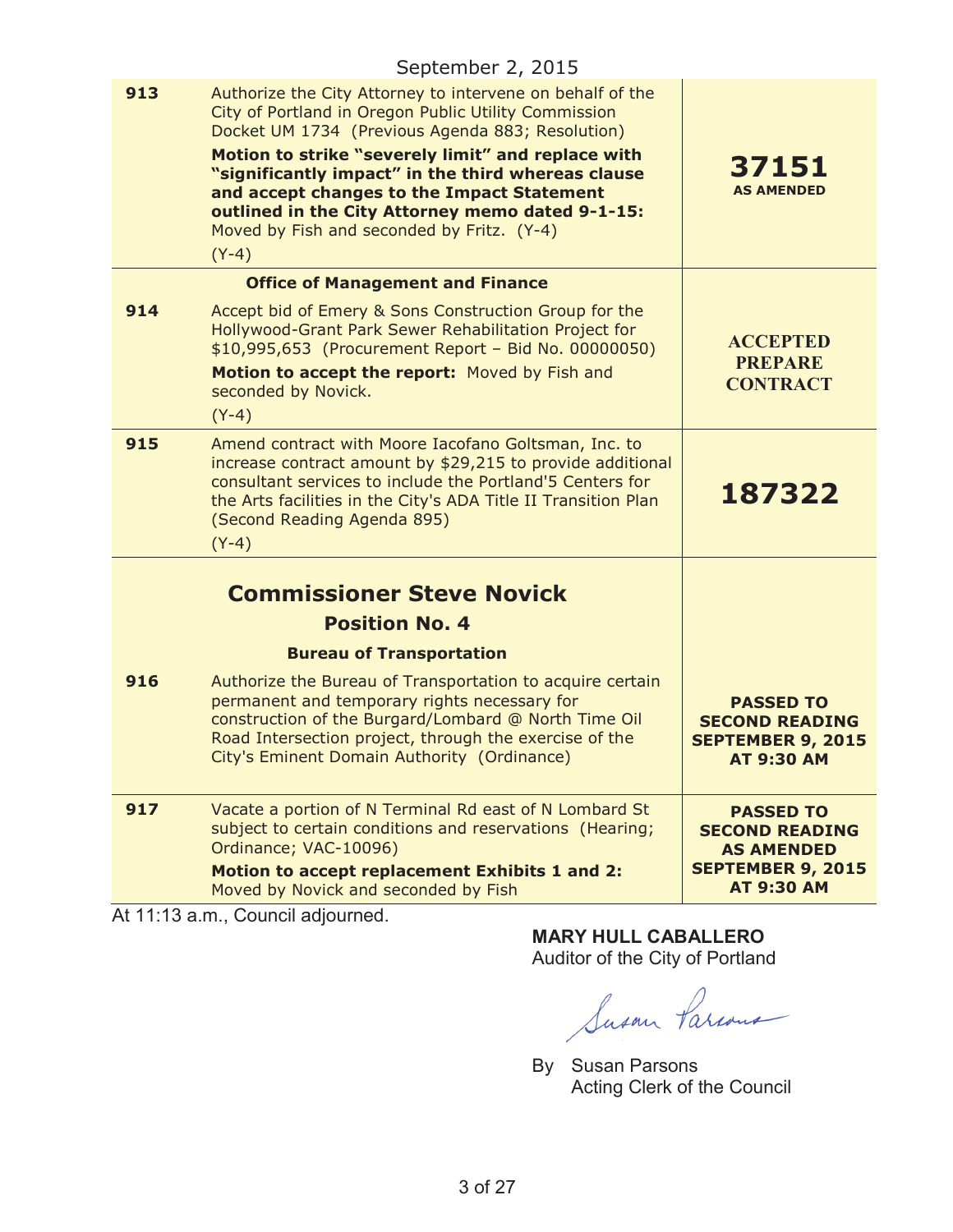÷,

| WEDNESDAY, 2:00 PM, SEPTEMBER 2, 2015                    |  |
|----------------------------------------------------------|--|
| DUE TO LACK OF AN AGENDA<br>THERE WAS NO 2:00 PM MEETING |  |

For a discussion of agenda items, please consult the following Closed Caption File.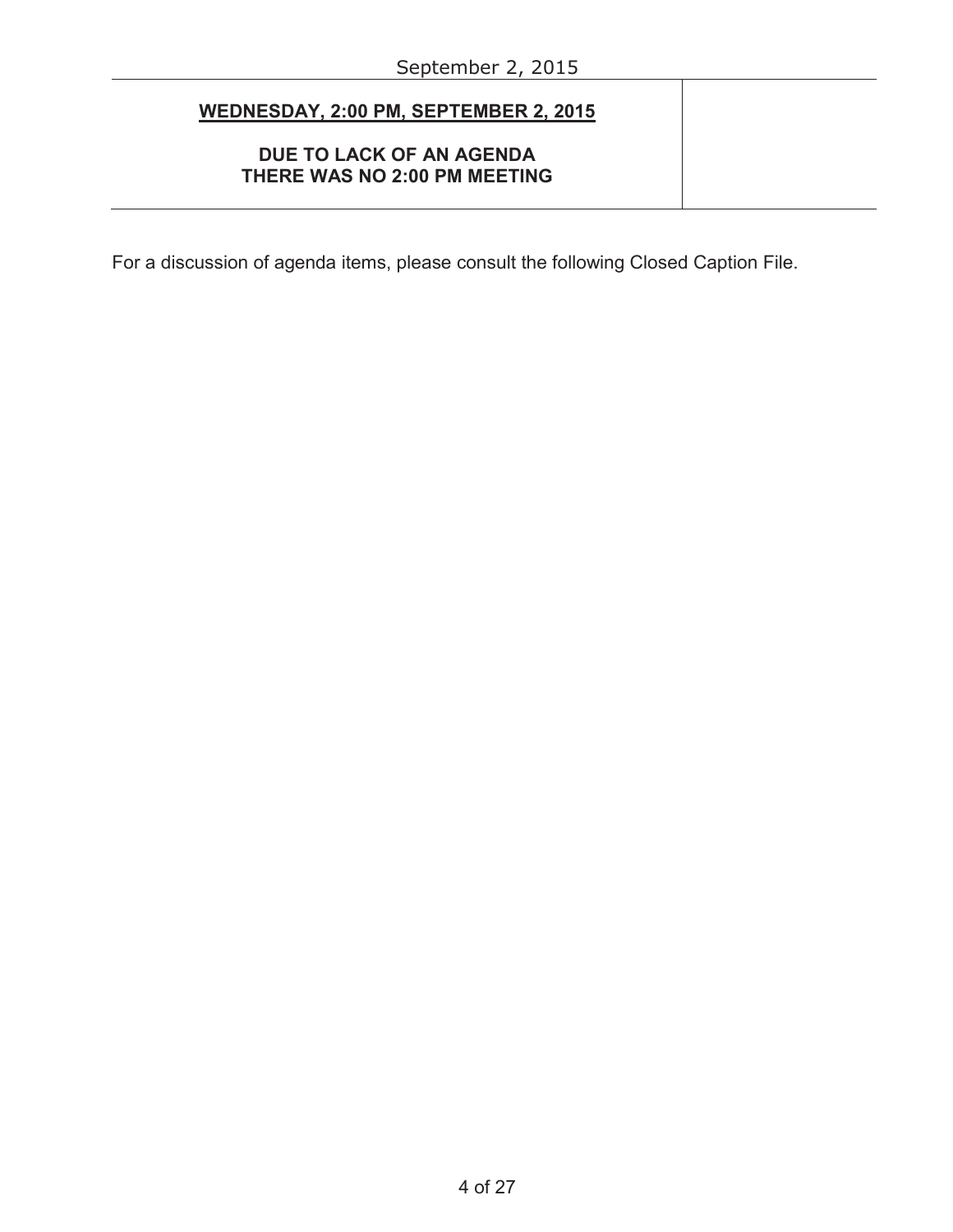## September 2, 2015 **Closed Caption File of Portland City Council Meeting**

This file was produced through the closed captioning process for the televised City Council broadcast and should not be considered a verbatim transcript. Key: **\*\*\*\*\*** means unidentified speaker.

# **SEPTEMBER 2, 2015 9:30 AM**

**Hales:** Welcome to the meeting of the Portland City Council, would you please call the roll?

**Novick:** Here. **Fritz:** Here. **Fish:** Here. **Hales:** Here.

**Hales:** Good morning, everyone. Before we begin with the formal Council calendar, we have a moment for some community recognition. We do proclamations here in Council Normally we put those on the regular calendar, but this was late-breaking development where we got to welcome some heroes back to Portland on Sunday and I wanted to make sure that they have a chance to see their City Council and hear from all of us.

You guys may know that this is Council full of sports fans. Commissioner Novick is a major baseball fan, Commissioner Fritz is a football fan, I'm a basketball fan, and Commissioner Fish is a major soccer fan. But right now, we're major little league fans, so that's why we are here today. So, let me read this proclamation and we'll maybe bring folks up to the team to say a few words to us.

Whereas, the Wilshire-Riverside Little League baseball team set off to compete in the little league world series on August 20th for a chance to compete for the championship title; and whereas, the Wilshire-Riverside Little League baseball team is the first Portland team in 57 years to compete in the little league world series; and whereas, the Wilshire-Riverside Little League baseball team are now the 2015 northwest regional champions; and whereas, number one Jackson Farr, number five Spencer Scott, number seven Kaden Segel, number nine Barrett Bevacqua, number 12 Kyle Oslund, number 18 Dylan MacLean, number 22 Huck Stuhr, number 27 Sam Stuhr, number 29 Cooper Shaw, and number 34 Nolan Miga are very devoted members of the Wilshire-Riverside team; and whereas, this Portland team has proudly represented our city in the little league world series; now, therefore, I, Charlie Hales, Mayor of the City of Portland, Oregon, the city of roses, do hereby proclaim September 2nd, 2015 to be Portland Little League Day in Portland and encourage all residents to congratulate the Wilshire-Riverside team for their stunning success. Let's hear it for these guys, well done. [applause] We're all proud of you. Anybody want to come up and say anything? How intimidating is that? Maybe one of your coaches or leaders might want to come up and talk about this for you, but we would love to have a couple of you up and tell us a bit about what this experience was like for you. **\*\*\*\*\*:** No. [laughter]

**\*\*\*\*\*:** We're not running for office.

**Hales:** Not yet.

**\*\*\*\*\*:** Should I have a seat?

**\*\*\*\*\*:** Please.

**\*\*\*\*\*:** I wanted to say first of all, thank you very much for having us. It's just such a treat for us to come and see you guys here. Super proud of these boys and what they have accomplished this year -- and over the last you know, four or five years -- where they have really dedicated themselves to each other and playing baseball the right way. Put in a ton of work over the last four years, and that hard work has paid off with a northwest championship title. So, we're super proud of them.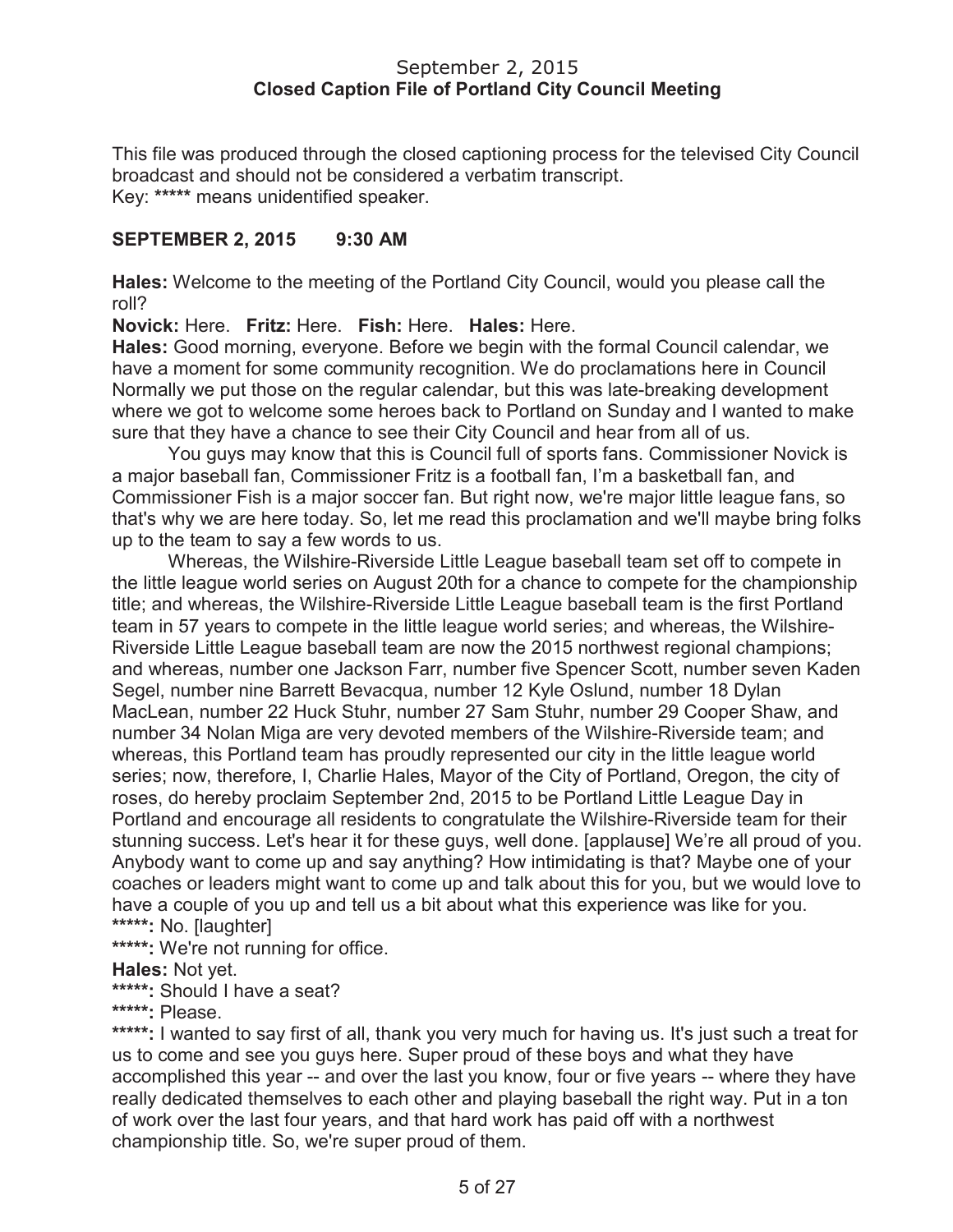We're also really proud of our community and our city. You know, we have had a tremendous amount of support. A little league team can't do this on their own, and our immediate Wilshire-Riverside community has really created a platform for these kids to kind of jump off of. We have a ton of really dedicated volunteers not only on our board, but also volunteers that do umpiring, that do concessions, that coach, that do field prep and maintenance. All those people make it possible for us to be able to and this experience with these kids. And then outside of the Wilshire-Riverside Little League community the greater Portland metro area, we just have a ton of support both financially, but also, just sort of emotionally with the well wishes. We definitely felt the love on our travels from Portland coming out. You know, it just made all the difference in the world to us. So, super proud of the kids and also really proud of our community.

**Hales:** That's great. Thank you very much. Let's take a picture with the parents and the coaches and the team.

**\*\*\*\*\*:** Can we put our hats on for you?

**Hales:** Of course. [photograph taken] Thank you all very much. [applause] Thanks, everybody. It was a lot of fun.

We are going to move into our regular calendar. We have communications items up front in which the citizens get to sign up for three minutes on the Council calendar to speak about the subject of their choosing. We'll take those first. Then we have our consent calendar and items on both the time certain and the regular calendar. I don't see any requests to pull anything from the consent calendar, which is quite short today. None? OK.

Again, welcome, everyone, if you are here to speak on a Council calendar item, we allow three minutes and given the light agenda today, that shouldn't be difficult. If you are here to speak on the Council calendar item, you need only give your name, unless you are a registered lobbyist, in which you need to let us know that at the front end, but you don't need to give us your address. If you are here to speak on an item, let our Clerk know that you want to do that. We always maintain the rules of decorum here, so if you agree with your citizen and want to indicate that, feel free to give him a thumbs up or a wave of the hand. If you disagree, a polite hand gesture to the contrary is OK, but we don't make vocal demonstrations here because we want everyone to have their say. Let's please take 903. **Item 903.**

**Hales:** Is Mr. Wall here? Yes, good morning. Come on up. Good morning. Just swing that microphone over a little closer to you there. There we go.

**Rodney Wall:** [inaudible] -- with R2D2. We'll be moving soon --

**Hales:** I'm sorry to interrupt, but just pull that microphone close. The whole box moves, so you can slide that whole box closer to you. There you go. Either one is fine, just get close to it please.

**Wall:** Although we'll be moving soon, there will be still homeless people looking for a safe place, a warm place to lay down and rest or a hot meal. We do our job -- [indistinguishable] -- or maybe pair of pants after it rains. We move where these people are going to look for the same services we gave out to them on a daily basis. Maybe it's your backyard. We all need to solve this homeless problem instead of pushing all of this into the next date. [inaudible]

**Hales:** Thank you.

**Item 904.**

**Hales:** Ms. Reed, are you here? We'll give her another opportunity.

#### **Item 905.**

**Hales:** Good morning, come on up.

**Reco Jones:** Good morning. How are you doing? I'm on my way out to Vermont soon, but I was here about a year and a half ago, if you remember, very well, that --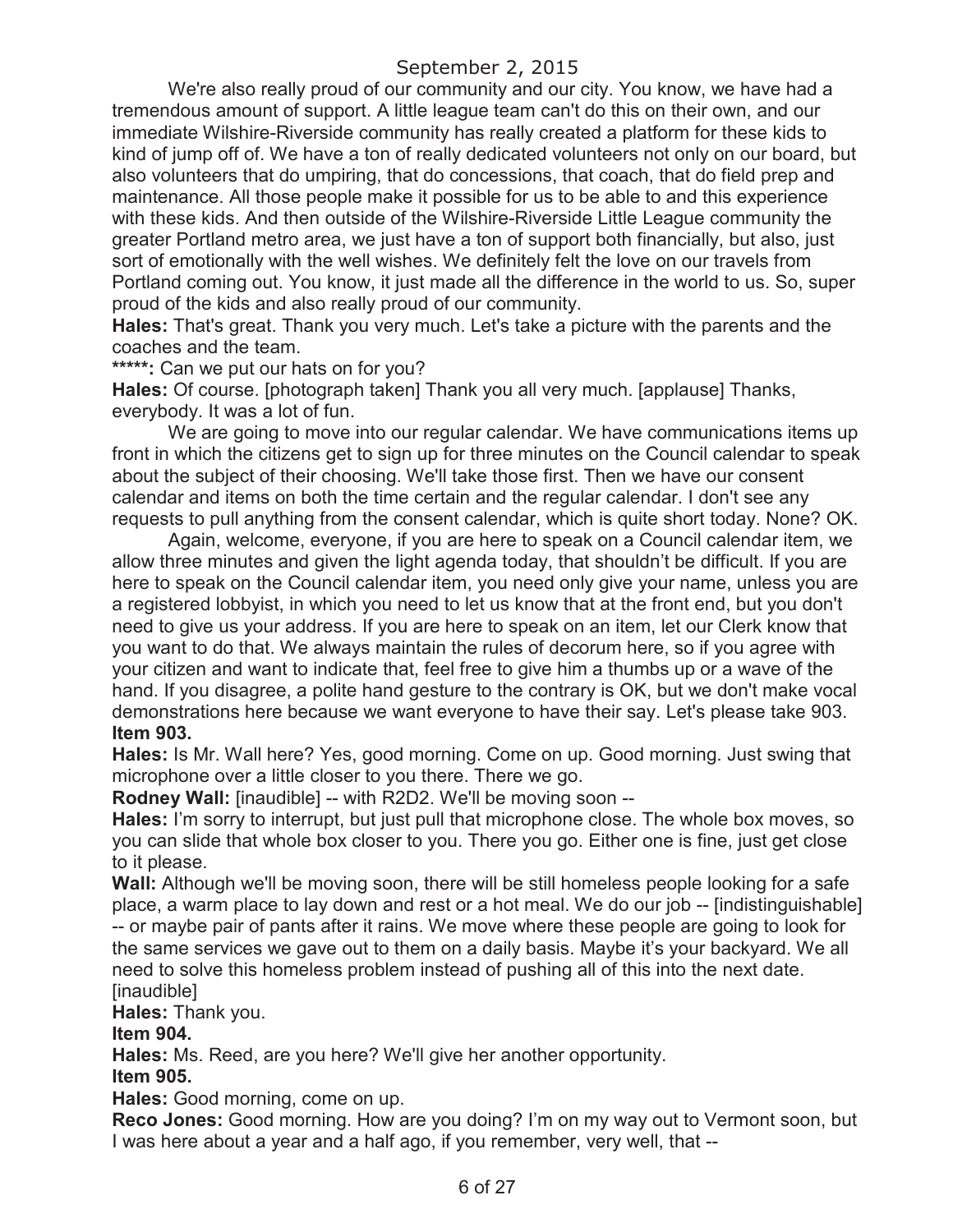[indistinguishable] -- I think the only person that's really stepped up here is Ms. Fritz. I think you guys need to find another career somewhere else because you're really not doing it. I'm sorry. Look, I'm a native Oregonian and we expect better than this.

The last two years, the homeless percentage has gone up 30%. And I think in two years, it's going to be 60 if we don't do something now. I'm seriously really -- would think about putting more Right 2 Dreams in the city. About a year and a half ago, I took a trip to Seattle I saw tent city and they are doing very well. I think we need more of that because if we don't, we're not going to have enough housing for anybody. One, there's not work for anybody. As we all know, things are rough for everybody. But I think Mr. Hales, you need to step it up a little harder because you have control to do better than this. And you are a smart man and I know that you can do it. This needs to be addressed quickly. Before we know it, it will be 40 years down the line and 75% homelessness. What are we going to do then? Really think about this.

I'm going to Vermont -- probably where our next president is going to be from -- and I am telling you that I am out the door. I'm a native Oregonian, but I am not proud of what's going on here. I am ashamed. I have seen the city grow and now, it's dying. Old Chinatown is dead, it's dying. Rent is so high, Chinese people can't even afford the rent. So, what are we going to do to make it better? We need to find a way. We need to put more work in and more training for welding or, you know, some type of work career -- truck driving. You know what I mean? I'm sorry, but you know, it's going to get worse before it gets better. You guys need to step up. Amanda has been an amazing for R2D2, she's been working really hard for us. I know I'm leaving, but I want to say thank you. You guys gotta step up. If you don't, we're going to drown, and then what are we going to do then? That's all I have got to say. Thank you.

**Hales:** Thank you. Thanks very much. **Item 906.**

**Hales:** Good morning. Come on up.

**Theodore Gilder:** Good morning, Council. As you know, my name Theodore Gilder. And my perspective and perception of the homeless situation goes like this. I don't want to just talk about the fact that we have a growing homeless population not just here, but nationwide. I'm going to talk about what I see is the problem with the homeless and where this homeless population is growing, coming from. I wrote down this real quickly, and I'm a little nervous, but I am going to get it out as smoothly as possible in under two minutes.

I understand that gentrification is a direct action of the population. Why do I say this? If those of us that are the least amount of money -- lower class and middle class, included -- lose their houses and rent places where they rent, they become openly susceptible to the poisons in the air, in the water and food that the corporations have paid upper level politicians big money to allow. So, the de-population process can begin. They figure those with the real money are smart enough to live underground until the death of billions take place, creating a job and housing market for those that do survive. We are pawns willingly and unwillingly. The deception comes in the form of an alien agenda that doesn't happen.

As I see it, it begins with a greater hierarchy taking what they are going to take, collecting people, plants and animals, seeds, to create the next world which may or may not be here. These truths are made evident in the fact that a former slum lord in New Jersey -- where I come from, New Jersey -- is now running for president. And in the time of him being where he was, he's taken the people he displaced to build his casinos. And now, this man is running for president of the United States. I'm noticing the different states I've been to that there has been a lack of strong education. Instead of educating the children, you are dumbing them down. If these kids, children of tomorrow, are going to be future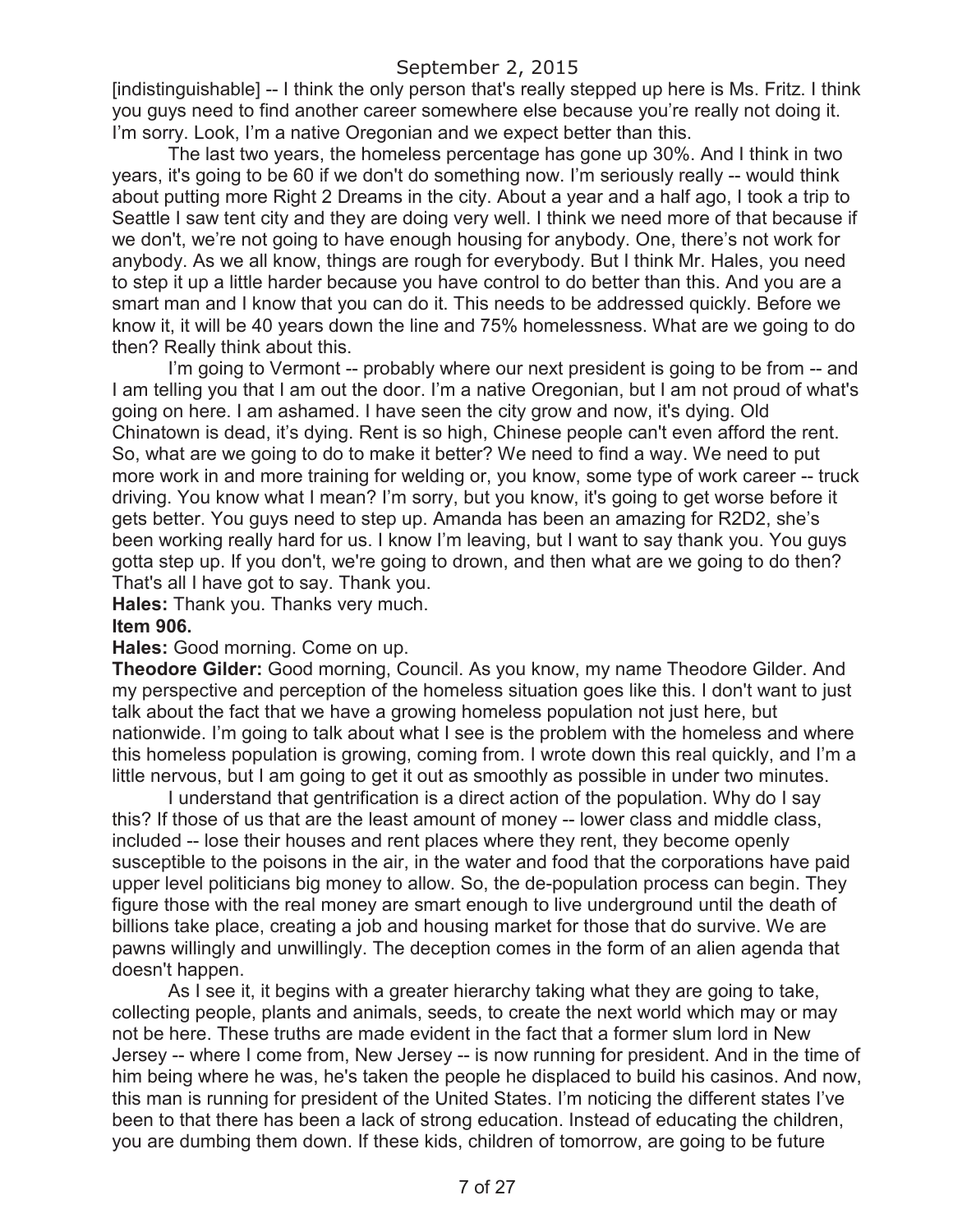homeowners. They are not able to do the jobs. They are not going to have the job and if they do not have the job they won't have any place to sleep or a home which they can call their own, therefore adding to the homeless population, which doesn't help the fact that R2D2 and places like them are trying to take the homeless people off the street and try to reintroduce them into having housing and being what we call citizens, honorable citizens where they are not being harassed by people, places and things. With that being said, that's what I came here to speak on.

**Hales:** Thank you very much.

### **Item 907.**

**Hales:** Good morning.

**Frederick Alan Maxwell:** Good morning, Mayor Hales. My name is Fredrick Alan Maxwell. Most people call me Fred.

**Hales:** Fred, welcome. Just pull that microphone done. Thank you.

**Maxwell:** Thank you. I was last here to talk about asking the USS Zumwalt to head up the Rose Festival and talk about the zero homeless vets act, but since Mayor Hales mentioned me by name -- and my cat not by name -- in January's State of the City address, I thought that you'd be interested in how that -- oh, as successfully housed, formal homeless vet, I thought you would be interested in how that success keeps going. But first, Mayor Hales, her majesty albus the first has sent a message through me that she forgives you for not mentioning her by her proper name and title.

**Hales:** [laughs] Thank you, duly chastised.

**Maxwell:** But if you do it again, you're not going to be re-elected. [laughter]

Since I last talked to my father, my estranged -- excuse me, since I last talked to the Council, my estranged father died. We had only seen each other three times in the last 30 years, none of which went well. My eulogy is titled, "my fat, fascist, Philistine father." So, I was stunned to find out that my fat, fascist, Philistine father had left me a generous inheritance.

Given our acrimony, I was having trouble accepting dad's money. Integrity and common sense demanded finding a common ground, some way to take our truly sad song and make it better. Well, dad was a decorated, non-combat World War II Navy vet. I'm a decorated non-combat Vietnam Navy vet. And the Navy likes to think it takes care of its own -- and it generally does.

So, in that spirit, I have set up and funded the Salvation Navy, a non-religious, nonprofit dedicated to helping house primarily homeless U.S. Navy vets and their family and keep them housed. The IRS has given us 501(c)3 status. You can find us at the salvationnavy.org. And the Salvation Navy is simply paying for Portland's strong safety net, which helped and held me above water when forces were pulling me below. Transition Projects, Doreen's Place, Northwest Pilot Project, sally kirkland and the brilliant HUD VASH voucher program deserve all the help that they can get.

In the past eight months the Salvation Navy has paid for classes, about three new laptops, four air-conditioners for asthmatics, and simply handed out thousands of no strings attached bucks to some desperately poor folks, sewing seeds of stability amid instability. You are known for what you give. You are known for what you give. And honestly, I'm having so much fun giving away what I consider someone else's money. I was wondering if any of you were thinking of not running for re-election.

All this is a way to explain that, after three years of stability, I'm looking for a house or a condo to buy. Again, thanks for your help. And one more thing, this really does have a close to Hollywood ending -- I live in Kearns. Thank you.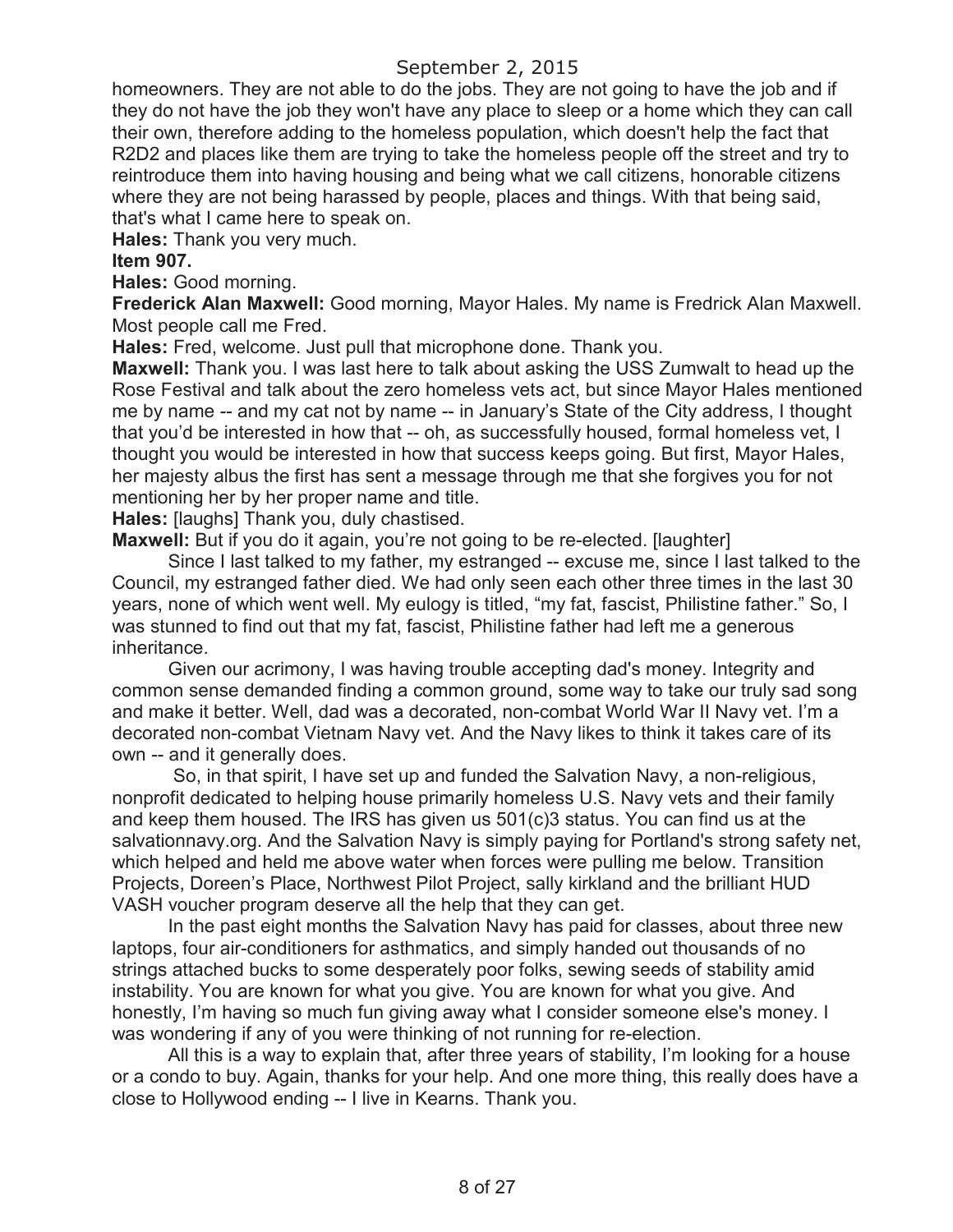**Hales:** Fred, thank you. Good to hear from you and I'm glad to see you are helping vets. We've got some vets still outside that we're all working together to get inside, so appreciate you turning towards that cause again.

**Maxwell:** Sally Kirkland will do it.

**Hales:** Thank you very much. Ok. Let's move on, please, to our consent calendar. Again, I don't think that there are any items to withdraw, so we'll take a roll call vote on the consent calendar.

## **Roll on consent agenda.**

**Novick:** Aye. **Fritz:** Aye. **Fish:** Aye. **Hales:** Aye. **Item 908.**

## **Hales:** Commissioner Fish.

**Fish:** Thank you, I would like to invite Jane Bacchieri forward; Don Baack from SW Trails PDX; John Mullen, parks manager for the Tryon Creek state natural area; Metro Councilor Carlotta Collette -- and it's a great tradition in this body to mangle her name every time we introduce her. [laughter] And as my colleagues know, we're also joined by Lake Oswego City Councilor Jeff Goodman, who actually was born and raised in Southwest Portland. He's not in the program but Jeff, would you stand so we can acknowledge you? **Hales:** Thank you. [applause]

**Fish:** My friend Sam Chase once drew out on a napkin the sort of hierarchy of local government. He put Metro at the top, followed by the County and the City. I suspect if he were here, he would pencil in Lake Oswego, and then the City of Portland. Welcome. A few opening remarks.

Mayor, we put this on the agenda because normally, something like this could be on the consent agenda and it would go unremarked. And because this is such a spectacular success and a successful set of partnerships, we wanted to put it on time certain and highlight the accomplishment and thank our partners for what they have done. The grant we are considering will help fund a project that makes it possible for the City to meet regulatory requirements, increase the public safety, and provide a link to an important community trail.

The Boones Ferry fish wildlife and trail passage project has multiple benefits because of important partnerships with the community and other agencies. Today, we get a chance to thank our partners for all their great work and to learn a bit more about the project. I'm going to turn it over to Jane, the watershed services manager for Environmental Services. Welcome.

**Jane Bacchieri, Bureau of Environmental Services:** Thank you. Good morning, my name is Jane Bacchieri. I'm the watershed services group manager for the Bureau of Environmental Services. Mayor Hales and members of the City commission, before you today is an ordinance to accept a grant in the amount of \$650,000 from Metro for the Boones Ferry fish, wildlife, and trail passage partnership project. We're excited to present this project with several of our project partners today and highlight the benefits of working in partnership with the community groups and other governmental agencies to build a project that best meets the multiple goals.

Presenting with me today are Metro Councilor -- I'm not going to mess it up -- Carlotta Collette; Don Baack from SW Trails PDX; and John Mullen, the manager of the Tryon Creek state natural area. Together, the four of us hope to tell the story of how citizen participation and government responsiveness can build a stronger, lasting project. And as Commissioner Fish mentioned, John Goodman, City Councilor from the City of Lake Oswego, is also here today to support the partnership.

This project is a culmination of years of planning and community involvement in stormwater management, stream restoration, and pedestrian and wildlife advocacy. BES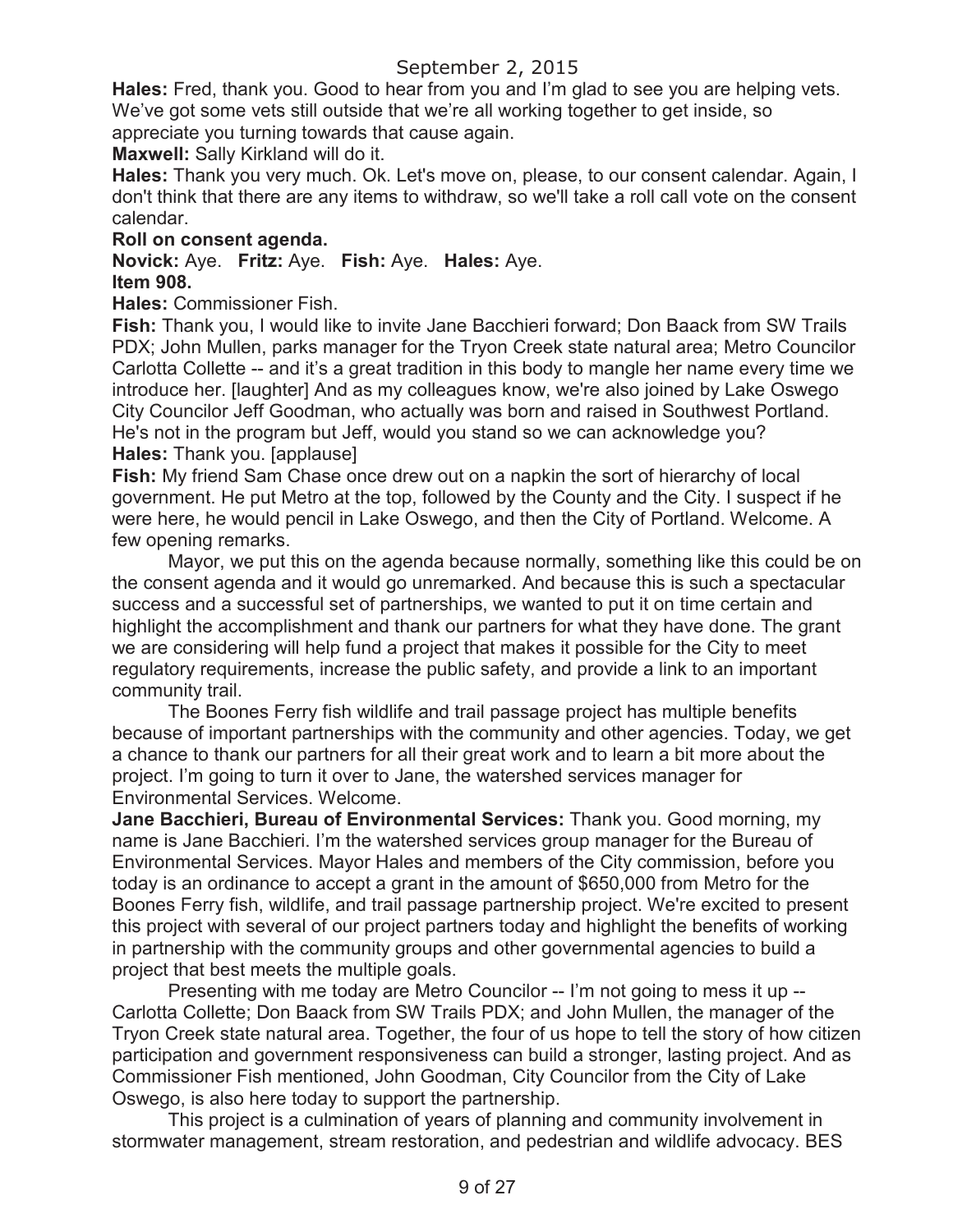has been planning to replace the culvert for Tryon Creek at Boones Ferry Road for over a decade. To that end, we secured funding and did predesign for two alternatives. One was a larger open bottom culvert and the other was a bridge. BES' recommendation was to pursue the culvert option because that meant our objectives for fish passage and conveyance. However, the community and agency partners asked to look for other options that would enable us to build the bridge because it provided additional community value to the pedestrian and wildlife passage. So, this ordinance and presentation will highlight the power of including multiple voices in project planning and government responsiveness, which is resulting in a regional project that benefits many.

A few facts about Tryon Creek. The Tryon Creek watershed is home to ESA-listed salmonoid species, including steelhead trout, Chinook salmon, and Coho salmon. It also provides habitat for other fish such as pacific lamprey and western lamprey and also for wildlife, including black-tailed deer and North American beaver.

Just a little overview. The Tryon Creek is one of the five watershed management areas in the city of Portland. The yellow line on this map shows the boundaries for the watershed. Its headwaters are near Multnomah Village and it flows into the Willamette River at Lake Oswego. Development in the headwaters and natural resource protection for the Tryon Creek state natural area are very important planning considerations when we consider projects in this area.

BES' watershed health strategy includes stormwater controls in the upper watershed, and the blue dots on this map show where we've done some projects to address stormwater in the watershed near Multnomah Village and also I-5. And in-stream restoration in the lower watershed and the red dots on the map show where we've done some riparian projects through the state park. The Boones Ferry culvert is in the white box, it's sort of right in the middle of the watershed.

This slid shows a couple of examples of water quality and stormwater flow control projects that BES has done in the more developed upper Tryon Creek watershed. These projects have also been done with partners. So on the left, you've got the Markham rain garden, and our project partners for this included the Markham neighbors and SOLV. On the right is the Barbur Boulevard TriMet park and ride project that we completed with ODOT and TriMet as partners.

These are a few projects in the lower part of the watershed. We've partnered on projects that include projects in the Tryon Creek state natural area to restore the stream functions by protecting sanitary sewer infrastructure, adding habitat for salmon, protecting stream banks, and daylighting creek sediments that have been piped.

A few details about this project. The 140-foot-long culvert for Tryon Creek at Boones Ferry Road was identified by BES and community partners as undersized and a nature fish passage barrier in the 2005 Fanno and Tryon Creek watershed plan. The culvert is a fish passage barrier due to the jump height for fish to enter the culvert. The culvert was further analyzed for the BES 2008 capital improvement predesign report, and the report noted the culvert could feasibly be replaced by a larger, open-bottom culvert with a natural stream bed or by a bridge.

At that time in 2008, the community -- and notably SW Trails -- expressed interest in using the project to also bring a pedestrian trail under the Boones Ferry Road at the site to complete the missing portion of the Hillsdale to Lake Oswego regional trail identified by Metro. And at that point, an alternative safe solution for pedestrian crossings at the busy Boones Ferry Road area had eluded PBOT and also trail advocates.

So, some of the project objectives. This slide shows a couple of the problems that we have gotten in this area. At the upper end of the culvert, there's a trash rack, a concrete trash rack, and that impedes the conveyance at high flows. The trash rack is also a fish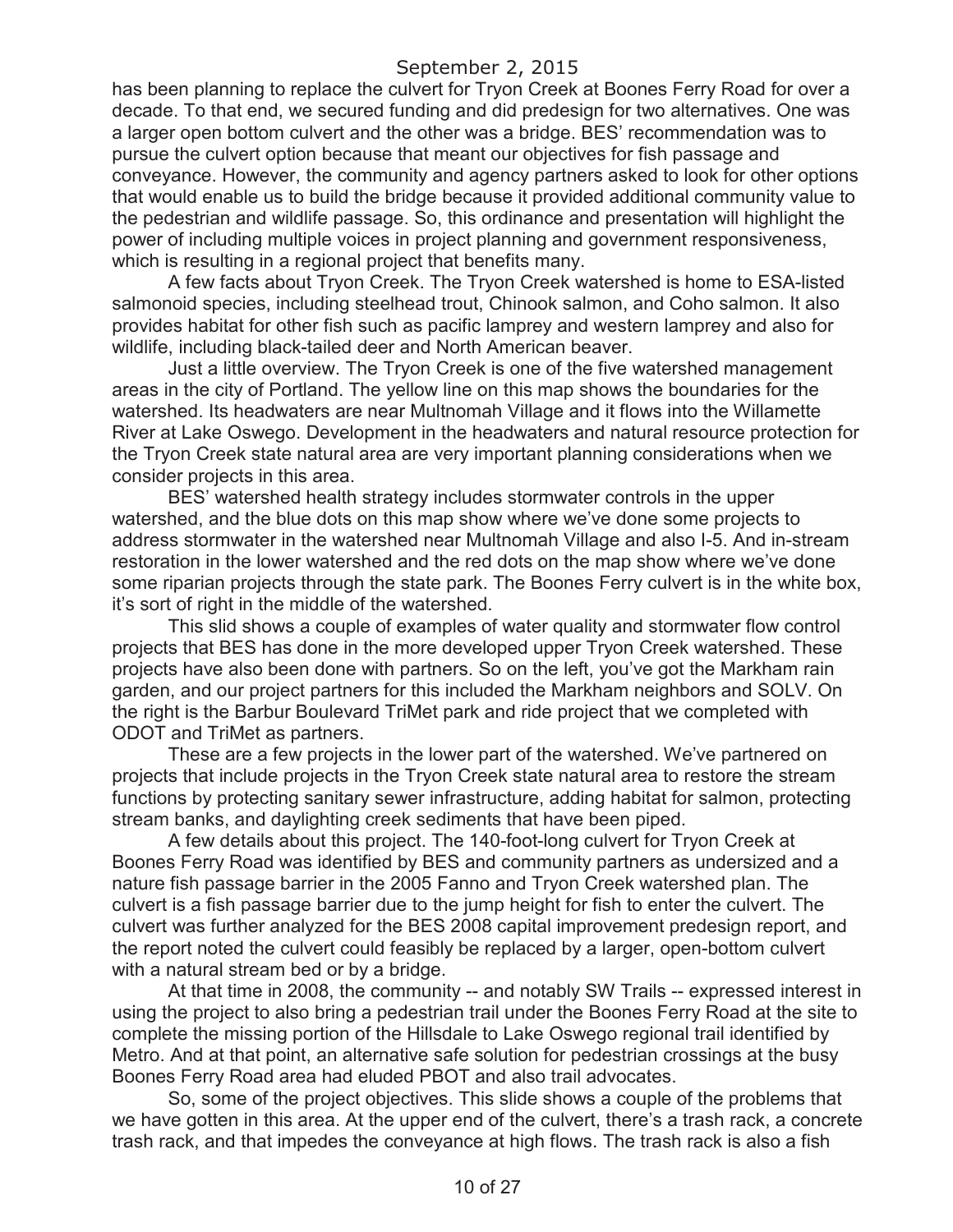passage barrier because it includes a difficult jump up for fish. And wildlife are also deterred from crossing underneath Boones Ferry Road through the culvert.

In 2013, BES secured capital funding to work on designs for conveyance and capacity issues and to provide fish passage in this area. And the project included designing for a trail under the passage, if feasible. An advisory committee of interested parties and partners was established in late 2013.

We have had an advisory committee for this project, and it's made up of working partners. So, we have several agency partners which include Oregon Parks and Recreation department, and they are the property owner of the area upstream of the culvert and they are the lead for the trail project that will bring pedestrians to the culvert in such a way as to safely cross underneath Boones Ferry Road. The U.S. Fish and Wildlife Service has been a project partner since 2008 to study fish passage in the Tryon Creek system and will continue to do this work. Portland Parks and Recreation manages Marshall Park natural area upstream of the project site, and this park is where the Hillsdale to Lake Oswego trail crosses. The Portland Bureau of Transportation manages Boones Ferry Road and they work on community and pedestrian connectivity and will support structural engineering oversight for the project. And the Oregon Department of Fish and Wildlife are a technical resource for the group through representation on the committee.

West Multnomah Soil and Water Conservation District supports work in the area by partnering with BES and Oregon Parks and Recreation department on re-veg on private properties adjacent to the natural area and Metro will be buying the project buy-up, as we call it, from a culvert to a bridge through the nature in the neighborhood's capitol grant that is in the ordinance today that you'll be approving.

Community groups involved in our project include the Tryon Creek Watershed Council and they work watershed-wide with residents in restoration activities, and Commissioner Fritz was a founding member of this group. SW Trails PDX, who you will be hearing from, provides long-term planning and vision for trails, as well as boots on the ground to get those trails developed. The Friends of Tryon Creek Park provide ongoing stewardship for trail maintenance and habitat enhancement, and the Arnold Creek Neighborhood Association provides input to the advisory group and will be involved in the project. And also, there's additional property owners that live adjacent to this project that will provide input.

Here's a little chart that shows you the two alternatives that we looked at in our predesign. One was 120-foot-long open bottom culvert and the other was a 45-foot-wide bridge option. I'm not sure how well you can see the numbers. The bridge option is a more expensive option. It's approximately \$800,000 more than a culvert would be. And as I mentioned earlier, BES' recommendation was the open bottom culvert because this met our objectives for fish passage and conveyance. But the project advisory committee and the community advised applying for the Metro grant so that we could get the additional benefits provided by the bridge. And if you look at the chart, the enhanced fish passage pedestrian wildlife connectivity and riparian zone and wetland values scored higher when we were looking at the two alternatives.

This slide is just a couple of examples of bridges with under-crossings that provide more room and light for riparian plantings and space for pedestrians and wildlife to move. And the example on the left actually shows -- I'm not sure how well you can see this -- but it's a trail that goes along the side of that crossing.

This is an overview of some of the nearest -- it's confusing -- of some of the nearby properties and the connectivity considerations for the project. The area in the yellow circle is the approximate position of the culvert under the Boones Ferry Road. And starting in the upper left going to the lower right, we have Marshall Park, which is Portland Parks and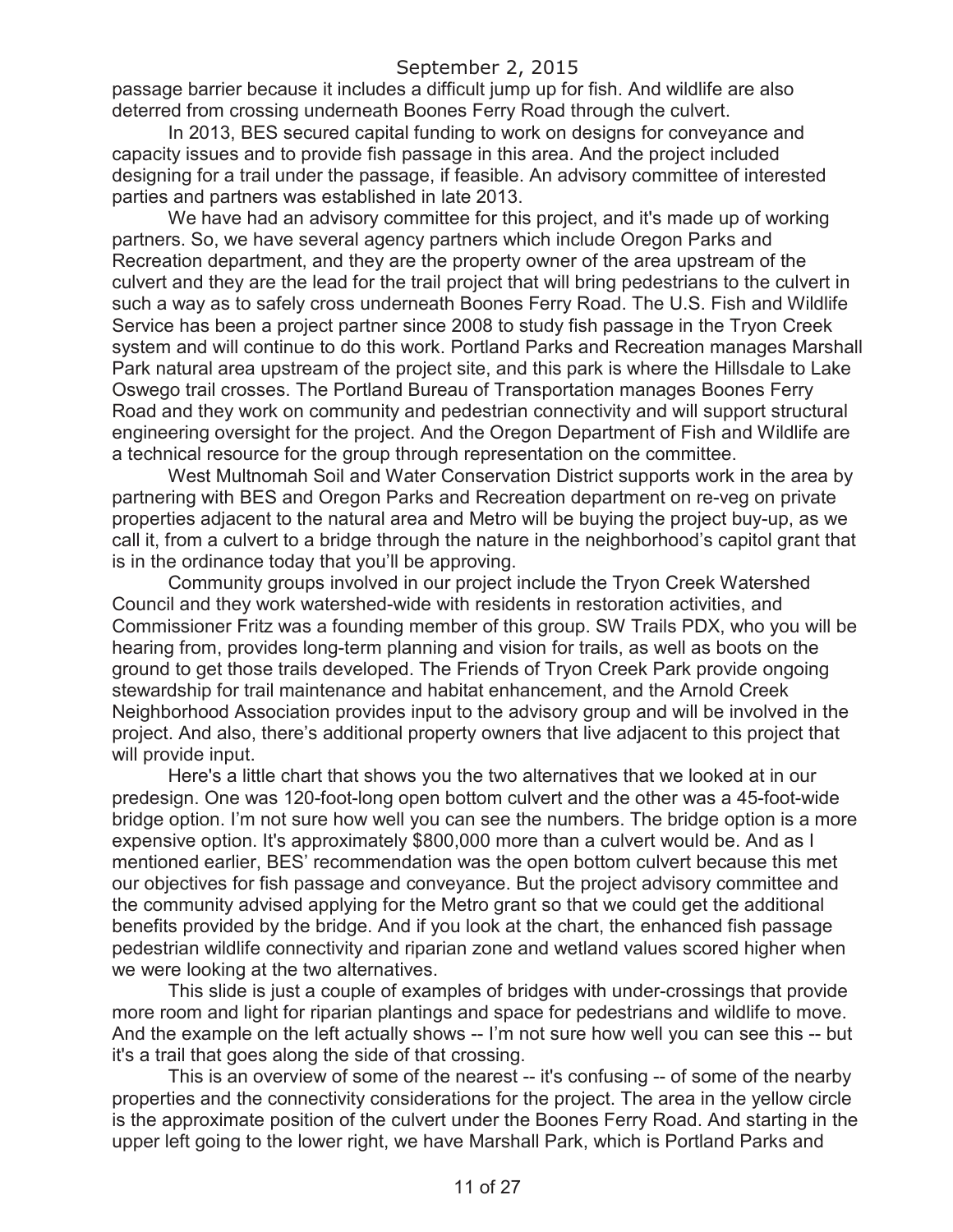Recreation property, and the current section of the regional trail, which is in orange, that goes through that. And Metro purchased property, which is currently managed by Oregon State Parks, and there's a portion of the state park showing the new section of trail. So, there is a proposed new trail that would provide connectivity and this culvert is key to that.

The undersized culvert that we currently have is in the right-of-way of these private property that are just below the culvert. And Oregon state park's north creek trail, which is in the red, in the lower right hand portion of the map is currently -- it's very -- the connectivity there is extremely difficult. Basically, pedestrians have to run across Boones Ferry Road to get to that portion of the trail. So, this bridge would provide very needed and very critical connectivity to both the established trails and the planned new trail in this area.

There is also regional context to this bridge project, and the project ties in nicely with the potential uses for the Willamette shoreline trail. That's the green line on this map. The blue trail line is -- the culvert is, you can see, next to the blue trail line -- Councilor Goodman of Lake Oswego has been cited by the Oregonian as a leader from the effort to develop the Willamette shoreline trail as a bike ped route while retaining the ability to have a streetcar at some future date. So, we're looking at a much broader context, we're looking at regional connectivity and within the city.

**Fish:** Somehow, "cited by the Oregon" doesn't seem like a compliment -- [laughter] -- the citation was dismissed but acknowledgment was noted. [laughter]

**Bacchieri:** So, I just wanted to provide background for the project. I would like to introduce Metro Councilor Carlotta Collette to provide some perspective from Metro.

**Carlotta Collette:** Great, thank you. Thank you, Mayor and Commissioners, for allowing us to come in and present this to you. The only thing better than getting money is giving it away to worthy projects, so I'm very pleased to be here today to be able to move this project from a culvert project to a bridge project.

I've been on the Metro Council for about eight years now, and I think that it was only a matter of weeks after I had come on the Council that Don brought me up to the neighborhood and said, "this is part of your district," which I actually did not know until he got me out there. And he brought me down that hillside and up to that culvert and showed me what needed to happen there. I really have to recognize Don and his neighbors and the people at BES and in the City of Portland and all around the region who picked it up and kept it in front of everybody to make sure that this is an important project that gets done.

When we look at our capital grants, they are limited dollars. In fact, we probably have one more year left of them. Thanks to the voters in 2006 who granted us the dollars to buy land. They also granted us the dollars to award capital grants for permanent methods of helping people and animals get around in our region. So, this project is part of that. It's a pretty big grant in that kind of -- in that program. We don't do a lot of grants over half a million dollars, so this is a significant award.

When we look at why we would give these awards out, we have a number of criteria. Probably number one is the science. Is this important for fish and wildlife? Is this an important habitat project? And this has that all over. This is a great habitat project. But then we also look at, is this the most creative way to solve this problem? Is this -- have we really looked at the most efficient use of our dollars? And with people like Don and others and the state -- I mean, we had an amazing partnership working on this. And as Jane said, BES had solved the habitat, the fish, the connectivity problem, but not the people problem. So, this one rose up to that level as well. This is really -- this is a creative solution to not just a habitat problem but also to a connectivity in the community problem.

The other thing that we look at is what kind of partnerships are we creating through these programs, through this grant money? Because we are not going to have an infinite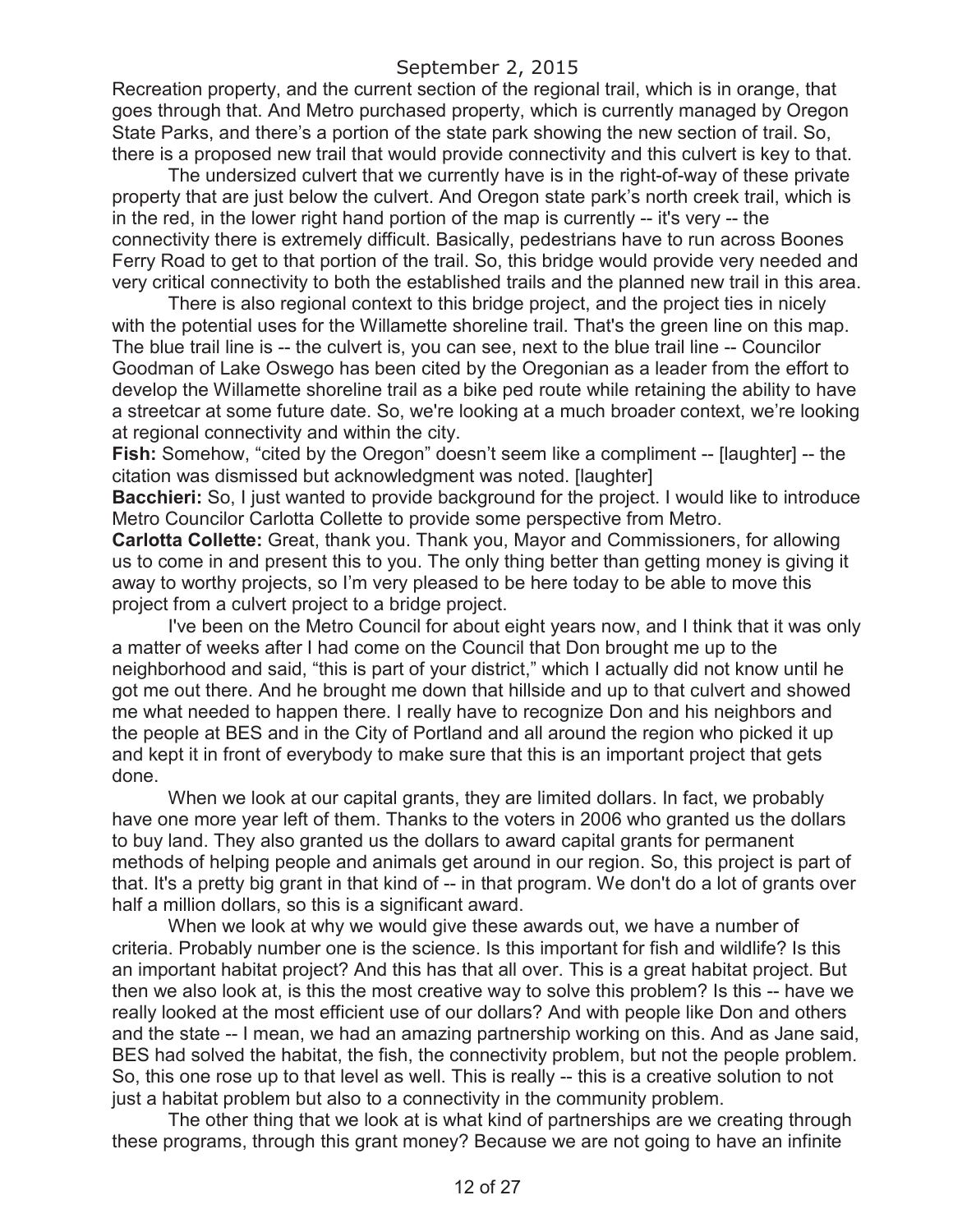amount of grant money, we want to make sure the partnerships exist that have heroes like Don who will carry on and will keep looking at ways to improve the habitat, improve connectivity, create better trails. So, the partnerships are really critical -- and this one, again, it just ranks so high with having the City, the state, the neighborhood, the region -- I mean, you have everybody at the table working together to solve this problem in the smartest way that we possibly could come up with.

So, from our perspective, this is a great investment. This is a great project. We have local heroes who will make sure that it's done and done right. We have the City behind it. We have the state behind it. I'm just very, very proud to be able to say that Metro is behind it as well. We are here to make this project the totally class A project that it can be. So, thank you very much.

**Bacchieri:** Thank you. And now, I would like to introduce Don Baack, who's the chair of SW Trails PDX.

**Don Baack:** Thank you. Mayor Hales, Commissioners. First, I want to acknowledge Jennifer Devlin's work on this. She has done a huge amount of work over the years to make this happen and held my hand and the hands of many others of us to get this reasonable stuff put together to present to you. Southwest -- I will go on here now.

SW Trails is a citizen-led community service 501(c)3 group of volunteers -- working volunteers, I want to say -- which appropriates walking and biking in Southwest Portland. We lead monthly walks. You can join us any time the second Saturday of the month, 9:00 at Wilson -- organizing volunteer work parties -- the next one is tomorrow in Dickson Park - - develop new walking and biking opportunities for working with the City, County, Metro, and the state planners.

Southwest Portland has a long history -- SW Trails PDX, that's the official name - has a long history of fostering the development of a network of trails in Southwest Portland. This trail, which is number six, which is the Hillsdale Lake Oswego regional pedestrian trail and by the way, that's only half of the trail. The whole trail starts at 18th and Jefferson and goes all the way to Lake Oswego, a total of 12 miles. This trail will pass under the bridge which was conceived in the late 1990s when the City Council adopted the Southwest Urban Trails Plan. In 2002, Metro included the same alignment in the regional trails plan in the Hillsdale Lake Oswego regional trails plan. That's the Hillsdale to Lake Oswego part, not the part that goes downtown.

SW Trails has been the primary project champion to include a pedestrian undercrossing at SW Boones Ferry since December 2007. At that time, after review of the City's culvert replacement predesign, SW Trails contacted Metro about possible partnerships and wrote a letter to the City to move the project forward on the BES capital improvement list. We also contacted the press for several favorable articles about the need.

SW Trails has served on the Boones Ferry Culvert Replacement Advisory Committee convened in 213 -- 2013, which recommended -- it seems like it was probably 213, that's as long as it felt like if getting it done. Since the adoption of Southwest Urban Trails Plan, SW Trails has sought and received funding from the Bureau of Transportation for and constructed several miles of southwest urban trails network, many connections that would otherwise not be built. In addition, SW Trails has designed and funded -- partly with a BES grant -- to build a major stream crossing, which you saw on one of those slides of Stephens Creek. The original concept for this crossing was \$900,000 -- 1999 dollars, that is -- it would be a lot more today -- a bridge we believed would not be built in our lifetimes. We developed an economical alternative to build ourselves.

We've also improved the Hillsdale Lake Oswego trail that are on unbuilt streets right-of-ways. Hundreds of man hours have been invested in improving the important transportation infrastructure to provide safer, easily walked pedestrian routes to get people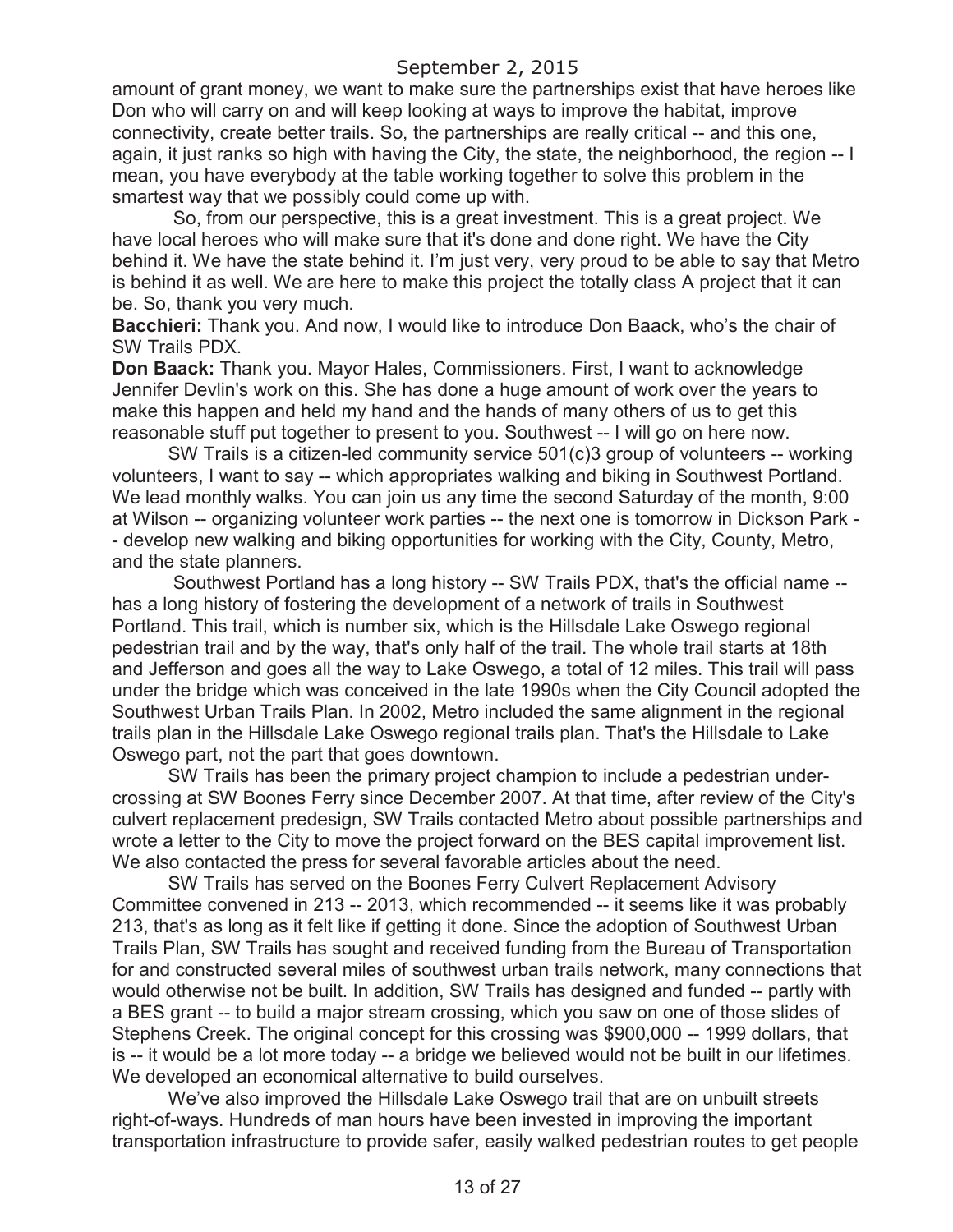off our streets that have no sidewalks. In this way, the 40 miles of the Southwest urban trail network and this new bridge contributes to Southwest Portland's part of the Vision Zero effort. I want to repeat that because it's really important. Our Southwest urban trails network contributes significantly to the Vision Zero effort by getting people off the streets that don't have sidewalks. So, it gives them an alternative way to go to pleasant places to walk on a low volume streets and on these connection and is trails we built.

Our volunteer-built improvements are a start, but more expensive improvements are needed as the use of the trails increases. SW Trails PDX board fully supported the effort to make the Boones Ferry Crossing at Tryon Creek a bridge rather than a much-longer culvert. It gets us out of the storm sewer, in effect, and also supports the Boones Ferry fish wildlife and trail passage partnership proposed to leverage BES funds for stream conveyance and fish passage with Metro funds for enhanced fish, wildlife, and pedestrian passage. With a bridge, we can design a much better trail entrance and exit from this, so we can have a higher elevation and we can get onto the street easier. This will result in having a trail closer to the street and make it easier for walkers of all the abilities to make this connection.

SW Trails has developed fruitful partnerships which resulted in many new connections to the urban trails network. The Lake Oswego passed an ordinance supporting this many years ago. We've worked with Washington County in terms of our connections to the west and worked with Metro to put all this together into a comprehensive system. We will continue to engage agency and community partners to help fund, develop, and maintain trails and encourage safe, non-motorized transportation, which is our unique contribution to watershed health.

When the Boones Ferry Bridge over Tryon Creek and the associated trail Oregon Parks is constructing are completed, this will be the premiere long-distance walking route in Southwest Portland. About five miles of trails through wooded parks or on little-used streets. It will also provide a much-needed safe pedestrian connection to activity centers for many residents in the southern part of Southwest Portland. If you live along Boones Ferry or Arnold or Stevenson, it's really difficult to walk north. You end up having to drive because it's not safe for you or your children. Once we have this route, we'll have an urban trail all the way to Hillsdale and downtown if people want to choose to do that. It will get people to the places they want to walk. Thank you.

**Bacchieri:** Thank you. Finally, I would like to introduce John Mullen, the park manager for Tryon Creek state natural area.

**John Mullen:** Thank you, Jane. And thank you, Mayor and Commissioners, for your time. You know, Oregon State Parks has had a long history of working with the City of Portland, as you may know, and BES, and other Tryon Creek groups. In part, we've been working with BES because there's a sanitary sewer line that runs the length of the park as well as some branches to that line that runs into the park, and Lake Oswego, also, has a sanitary sewer line that feeds into the sewer line trunk line, runs down to the municipal treatment plant down at the mouth of Tryon Creek and the river.

The wonderful thing in my experience here working with BES is when they come in to move the creek over because of threatening the trunk line, they look around and say, "What else can we do here?" And that, from my perspective as a natural resource manager as well as the recreational manager, is a big plus. So, I thank you for in that. I thank BES for that service.

We look at this Boones Ferry project as an area of regional significance due to its contribution landscape level connectedness and stream ecosystem unification. In addition, it will be a vital link in that active transportation recreational trail users, as mentioned.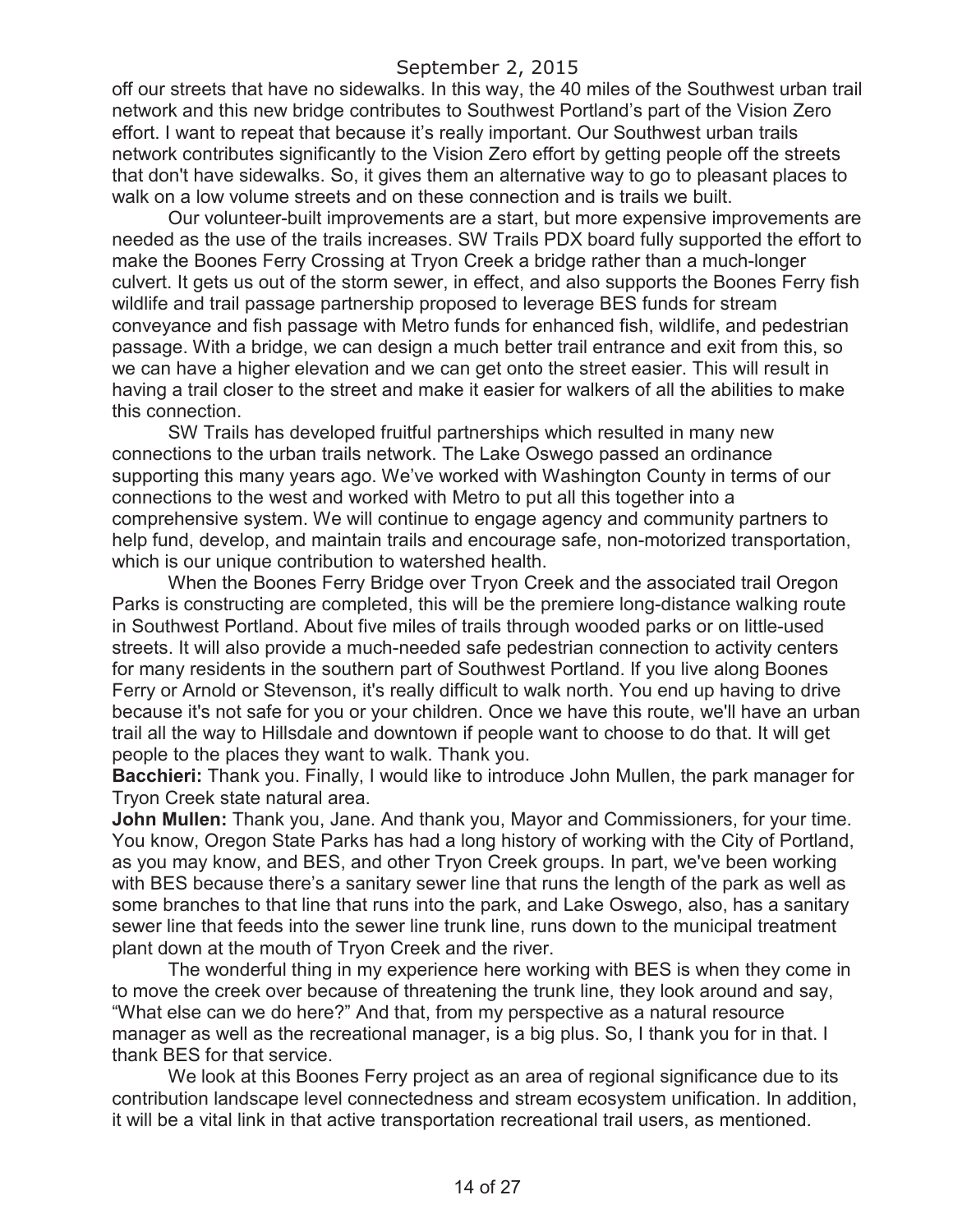First off, a little bit about Tryon Creek. I take if you all -- I know many of you have been to Tryon Creek. If you ever are up for it and want to take a tour with the manager, by all means, get a hold of me. We do have a couple of things you may not have seen and that are some national historic cabins that we received not too long ago that are from 1910, 1912. They're log houses. The parks family -- actually, it was a teacher in Multnomah Village -- so some interesting stories between Arnold parks. You might be interested, and if you'd like, get a hold of me and we can go out there. They aren't on public established routes yet, so you would be able to come with me.

As you know, Tryon Creek has a whole system of trails, including eight miles of hiking trails, about four miles of horse trails, three miles of paved bicycle trail, eight bridges, and a nature center shelter for events, and of course, every day the park is full of people recreating, both passive recreation as well as going to nature walks on Saturdays. School is just starting and our calendar is booked up with our Friends group as far as public and private schools touring the park and doing tours that are connected to the environmental standards -- I mean, educational standards for the state of Oregon. We also just finished up our nature day camp for the summer. So, it's a busy place and a lot of people using it, about 500,000 people a year nowadays -- at least coming through the front entrance, not to mention all the trail entrances from the neighborhoods.

State Parks' partnership with this project is based on our ability to build financial and social support for park development and operations and a long history of community trust to protect natural resources and providing top-notch visitor experiences. To that end, State Parks will take the lead on completing this gap in Hillsdale to Lake Oswego regional trail. We mentioned this trail a number of times. Interesting to me when I got here five years ago was the number of places this trail has been cited, not to mention our 2013 Tryon Creek comprehensive plan, but the year 2000 City of Portland with urban trail plan, 2014 Metro regional trails plan, 2008 connecting green blue ribbon committee for trail selection Hillsdale to Lake Oswego trail, City of Lake Oswego pathways and trails master plan, and the Portland Parks and Recreation trails strategy. I'm like, wow, this is like a gem of a piece of trail! And it's understandable when you look at the region-wide maps. There's this little piece a half a mile that's not connected. And not connected for a good reason, because you take your life in your hands when you run across that Boones Ferry.

The project, as has been mentioned, has multiple partnerships and is well documented in our Tryon Creek comprehensive plan. And of course, the State Parks provided advisory committee representation and input in BES' planning process, which identified and refined the project through the 2005 Fanno and Tryon Creek watershed management plan, the 2008 predesigned and the 2013 culvert replacement design. In 2008, our then-director Tim Woods wrote a letter to BES supportive of including an underpass in the project design reviews for regional trail connection. Also formally recommended to BES in 2014 selection of the bridge alternative to provide significantly higher standards of riparian quality and diversity, enhanced fish passage, and greater wildlife connectivity and safer trail passage.

BES talks about how they recommended the culvert. My take on it is yes, they did because of financial constraints, and that's perfectly understandable. But when we were on the advisory council and the consulting group gave us the analysis and so many of the numbers were so much higher in all the qualifications of fish passage, pedestrian passage, habitat incensement, it was unanimous -- if I remember right, on that committee -- that the bridge made sense. It's a legacy issue as well.

The project therefore will recover lost ecological function by providing the greatest openness ratio and shortest underpassage for maximum riparian vegetation and better fish and wildlife passage. Continuous, unobstructed stream systems are critical to maintaining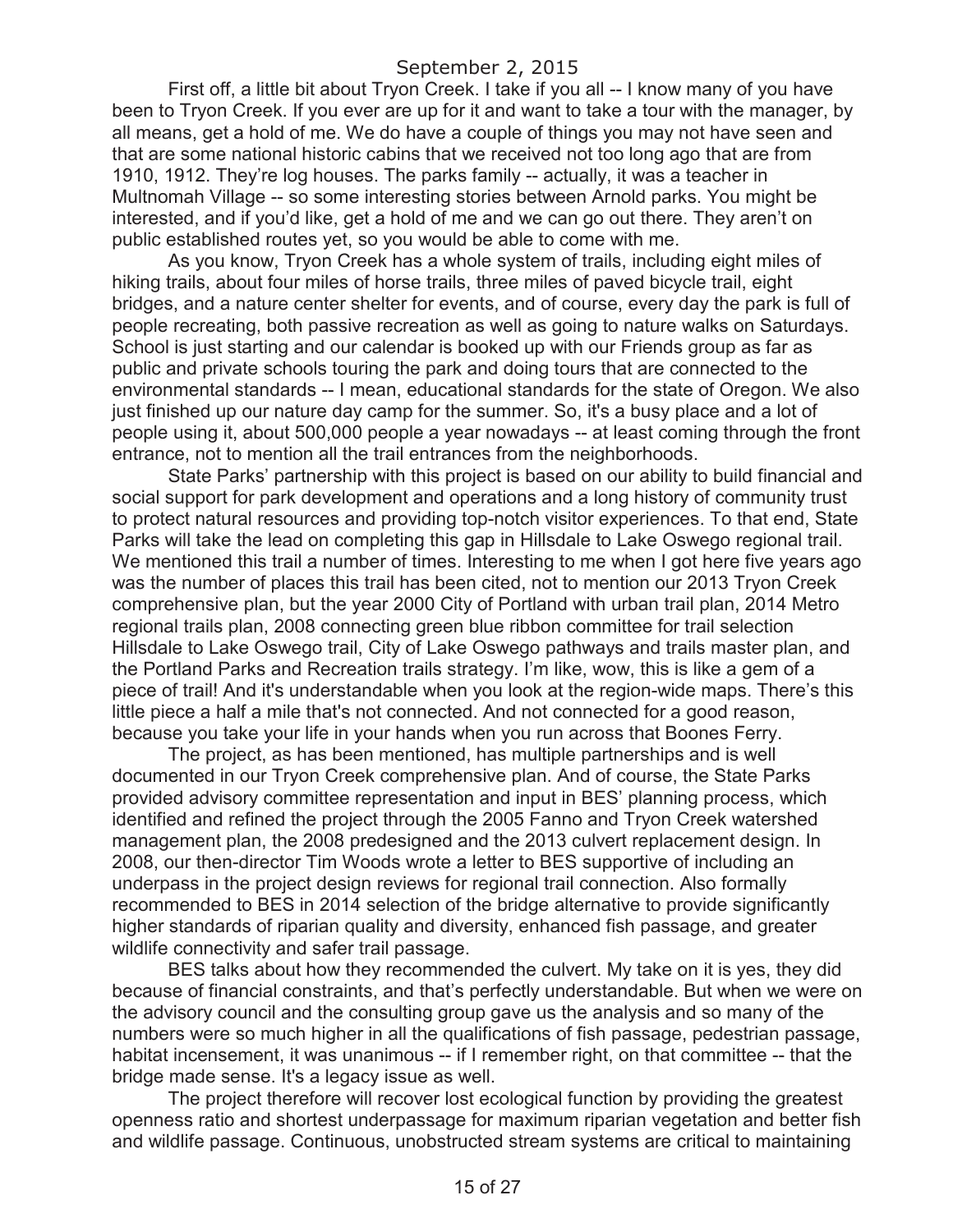healthy, viable ecosystems. Stream continuity is also essential to the survival of individuals and subpopulations of wildlife species and use stream and riparian habitat. This is especially vital within linear undeveloped greenways and in otherwise urban setting.

Being the manager there, I often get called by neighbors -- so, we talked about fish, but we're often in a cleanup duty going up -- it's a little nasty, but beavers don't crossroads very well. And there's quite a population in that Tryon Creek these days. And so, they don't go through that culvert and you can imagine what happens when they try to get across Boones ferry.

As shown here, State Parks is spearheading design, permits, construction, capitalization, and new trail assets including three foot bridges and boardwalks within Tryon Creek. The nice thing is we've had community support as well. I had a local homeowner in that community near Maplecrest come forward with a donation to purchase one of the bridges for about \$5000 or \$6000, which will go on a piece of property that's Portland Parks and Rec property. Additionally, the project builds on many other restoration efforts both up and down the stream completed by current partners and others identified in BES' 2005 Fanno Tryon watershed management plan. For example, downstream, private and public property owners have completed multi-years in-stream restoration and invasive plant removal projects with support of the National Marine Fisheries, West Multnomah and Soil Conservation District, Tryon Creek Watershed Council, private landowners, SOLV, OPRD the City of Portland. Currently, partners are beginning revegetation work on private Metro purchased and OPRD land upstream from the project.

This passage partnership will include design and construction elements to protect the resources from adverse human use and impact. OPRD will protect wetlands. We're actually realigning a demand trail -- what people have been using because there's no official trail there, -- that is in mapped wetlands. We're going to pull that from the stream and put it upslope. Additionally, the project will include barriers and interpretation as appropriate to educate various groups and protect the resources.

So, finally, State Parks is an active, enthusiastic partner in this Boones Ferry fish wildlife and trail passage partnership proposal, and we are very excited to get this work started. Thank you.

**Bacchieri:** In closing, Metro has awarded us a grant for the bridge option with the underpass to maximize fish, wildlife, and pedestrian passage. So, we're really thrilled about that. The total estimated project cost at this point are the BES for \$2.5 million. The community and Oregon Parks and Recreation Department are providing 30,000, and Metro is providing \$650,000. We expect to do the design and resume the project this fall and hope to do construction in 2017. And so, the final parting shot -- which I realize is a little bit blurry -- but this is a remote camera that caught these deer underneath a bridge overpass, so you can see how we will have increased connectivity with our bridge eventually. I would like to thank all the project partners and thank Metro and happy to take questions.

**Hales:** Thank you very much. Questions for this is a great panel? Thank you all. Thank you very much. Is there anyone else that would like to speak on this item?

**Steven Entwisle:** Good morning, Council and Mayor. My name is Steven Entwistle, I'm the founder of the healing man sanctuary and I'm also a whistleblower for the less fortunate in this city. I was born and raised here, I lived here -- in October, it will be 56 years. That being said, Mr. Don Baack, I'm really impressed with his dedication to trails, saving trails, savoring old trails, trails have been around since, well, a millennium, I guess - - since the land that we took from the Natives. There's also good book that explains a lot of this history, it's called the building of the community and it was written in 1976. That would be a good read for those that want to know a little more about the history of the area. Mr.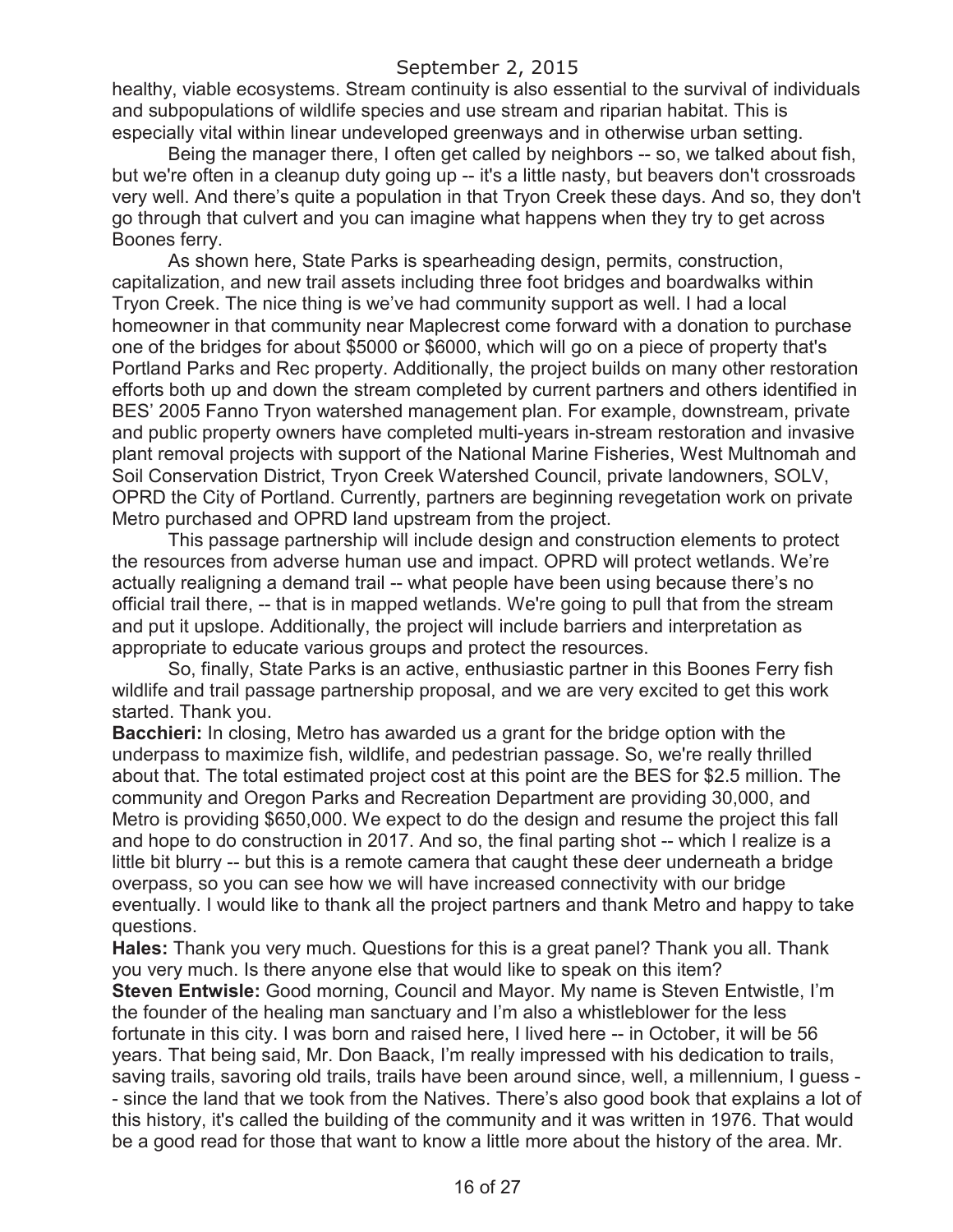Don Baack, he loaded up my emails quite a bit over the years -- [laughter] -- which is great, I loved it. I was always looking forward to maybe gathering up a bunch of people, volunteers to go out and actually help do something. There's this project tomorrow at the Dickinson road. I'm thinking about helping to do a bit.

But any time you save trails, you're saving habitat. I think that that's one thing that we really need to do here in this area. We are losing a lot of habitat. And we also have a lot of able-bodied folks not being utilized. And it would be nice to see some kind of organization -- some outreach, even -- for folks that would like to get involved doing this so they can have a more of an appreciation of nature. And like you say, get off the streets. Get out on the dirt, it's a lot healthier, it's not good to be on concrete all day. Anyway, I just want to say that this is a good thing. I hope that you get more volunteers out there. Let's save the environment. Let's save more of our areas. Thank you.

**Hales:** Thank you. Thanks very much. Any other questions before we take a vote on this? It's an emergency ordinance. We'll take a vote today.

### **Item 908 Roll.**

#### **Novick:** Aye.

**Fritz:** It's been 20 years since we founded the Tryon Creek Watershed Council, and it's really splendid to see the results of that collaboration. Indeed, the entities who are represented today were a crucial part of that happening for the last 20 years. The Bureau of Environmental Services, Portland Parks and Recreation, and Bureau of Planning were also involved as co-founders with me and Sonya Kazen and Liz Callison -- and I'll note for my Council colleagues, with the assistance of Donna Silverberg doing some crucial mediation because it's not easy forming a watershed council where the City and state agencies are full partners and full voting members. It was pretty revolutionary at the time, and it's really great to see that the results of this collaboration.

I want to also honor Amin Wahab, who was a watershed manager, and also Terri Preeg Riggsby, who took over for me as the chair of the watershed council. She's also the chair of the West Multnomah Water Conservation District. It's just there's so many partners, so Commissioner Fish, thank you for putting together this great presentation illustrating a wonderful example of citizens and the government agencies working together to get things done with the assistance of the 2006 bond measure. So, thanks to the taxpayers of the metro region for passing that as a follow-up from the 1995 bond measure. It's good to know that we've almost spent all the money because it's good to get it into the watersheds. We'll have to start gearing up for 2025 campaign to replace it. Until then, we're gonna need to continue to find innovative ways to do and to do things better.

Thanks also to Don Baack and the SW Trails group and the Southwest Neighborhoods, Inc. who have been wonderful partners. It used to be that deep Southwest Portland didn't get much attention in terms of either pedestrian connectivity or watershed management and preservation, so it's good to see this project coming forward thanks to all of the efforts of everybody. Thank you, Jane Bacchieri, for your leadership and also Jennifer. I should just name everybody in the room, because it seems like everybody is very supportive. Thank you very much. Aye.

**Fish:** Well, as I indicated earlier, we frequently put these kinds of ordinances on the consent agenda. What we lose is the chance to celebrate what we do best in our community as we come together across jurisdictional lines and work together. I thought this was a conspicuous example of great partnerships.

Let me start by thanking Jane and the watershed services group for their outstanding work. The Mayor and I recently took a policymakers' ride and when we stopped at Crystal Springs, another member of our team, caitlin, gave a fantastic address. Mike Houck rather dramatically announced and almost got us to sort of repeat after him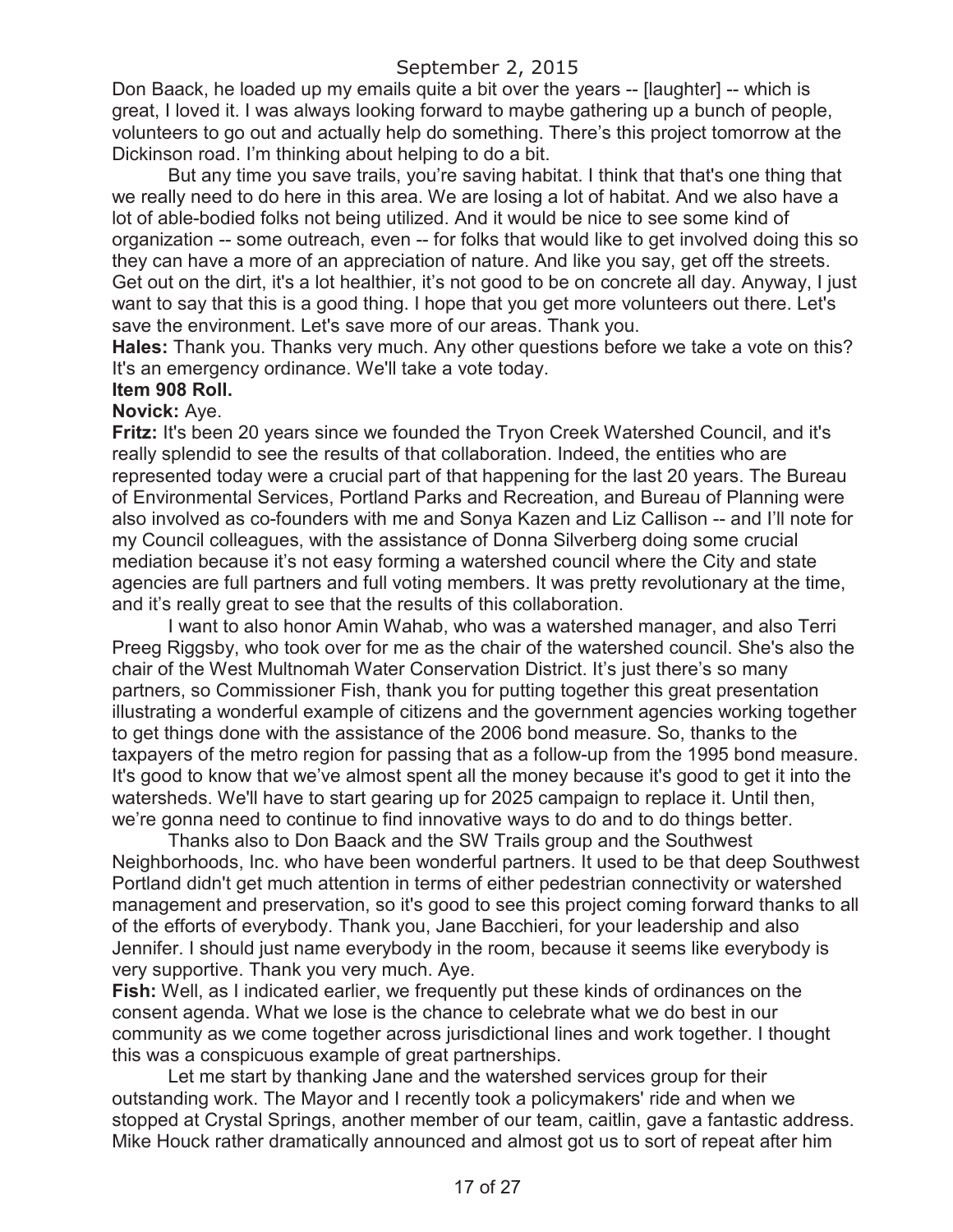that the scope of the Bureau of Environmental Services' mission includes sewer, stormwater, and watershed services. We're very proud of that. There are five watersheds which we have some level of responsibility for. We're very proud to be making progress in this watershed.

I want to thank all the partners who came here today. I was a little nervous, colleagues, when all of the praise started piling up with Don Baack. We're gonna all catch hell for that. But Don doesn't rest on his laurels, he's summoned me to a meeting, a hike this Friday -- I think that this Friday or next Friday -- on the next project in his sights. When Don has something in his sights, wild horses will not stop him from getting to the finish line. So, I look forward to learning more about the next opportunity.

Commissioner Fritz said it so well -- at a time of constrained resources, we can't do our work without strong partnerships. And people talk about and celebrate partnerships and it has almost become a cliché, but the reality is we can't be successful without linking arms and working together. I thought this was a conspicuous example of great partnerships. Carlotta, thank you for your leadership at Metro and we're grateful for the grant. Thank you, John Mullen, for being here and for your kind offer. I suspect you'll get some people taking you up on it. Thanks to Don Baack; thanks to Jeff Goodman, who was here -- you honor us with your presence.

What's not to like? A watershed, a project which enhances fish and wildlife, a great set of partners, a cost-effective solution to a long-term problem, and a conspicuous public benefit. I think that's why we all are drawn to public service because on days like today, we get to celebrate when it all comes together and works, so thank you all for your service. Today, I'm proud to cast my vote as aye.

**Hales:** This has been a great presentation and great comments from my colleagues here about the substance of this. Maybe I'll take just a moment and talk about the politics of it. Our citizens, I think, have an expectation that this is the kind of thing that should happen, but often when I'm giving presentations or speeches to the citizen groups -- or often particularly to people who are either new to politics or new to Portland -- I have to remind them that there are nine local governments on the spot in which they're sitting or standing. And that shocks people, maybe appalls some, but it is what it is because that's how we're set up. And both by public policy and public expectation, people expect us to work together. They don't really care that much about the fact that there are all those local governments, they expect us as public officials to work together. And this is a great example of that. In fact, the public policy side of that expects us to work together as well because we have a regional government, we have a regional land use plan, a regional transportation plan, and the public and policy expects that extends not just to figuring out where the next road widening project is -- hopefully not too many of those -- but also how natural systems across boundaries should work and how the park and recreation and open space system in the region should work for the public benefit and for the preservation of those natural systems. So, this is what people hope to see, but frankly, the partnership between Metro and the City of Portland, the City of Lake Oswego is one of the best. And the Tryon Creek effort shows that over the years.

And again, there are great benefits to our citizens from doing this the right way and great benefits in seeing the improvement of these natural systems that will come because of the projects like this as well as effective management of stormwater and a transportation system that includes our trails. So, let me make this real from a recent example. Commissioner Fish mentioned Crystal Springs creek. The restoration of that natural system has meant not just the return of salmon to that creek, but the fact that there are now beaver dams in the Reed College campus and they recently spotted a river otter there. So yes, Commissioner Fritz should be appalled that as a ducks fan we are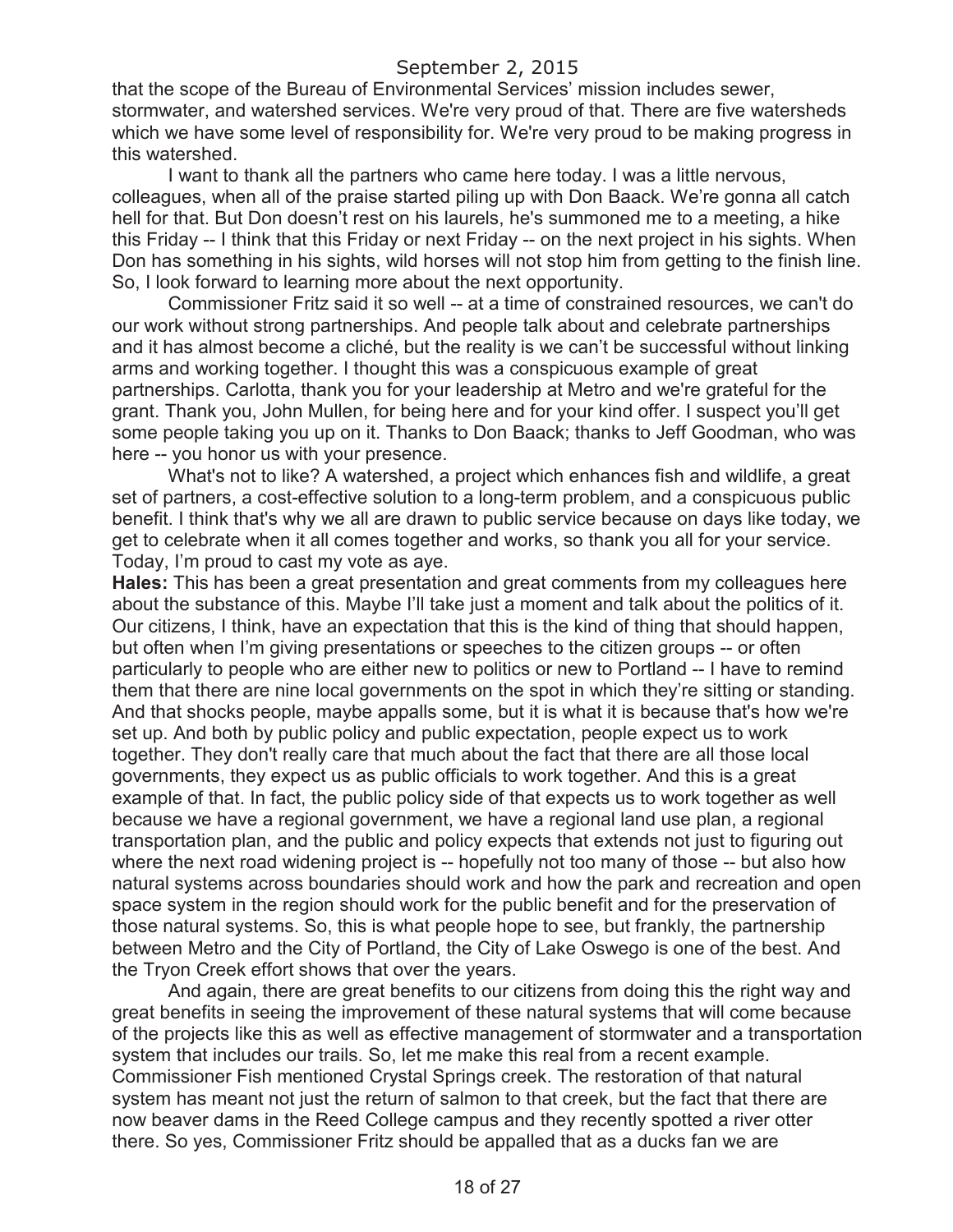accommodating more beavers in the City of Portland. But they're here. In fact, as a parent who used to take my kids when they were little to Tryon creek Park to have them maybe have one of their first experiences of nature, the fact that nature is with good management returning more and more to these places that were once abused but are now being restored -- this is a great benefit. There are a lot of parents with kids out there are saying, "Look at that!" And that will be the great joy of the project for all of you who worked so hard to make it happen. Well done. Aye. Thank you.

**Fish:** Mayor Hales, I want to acknowledge that we are -- we've asked parents to use caution in bringing children to Crystal Springs because the salmon are spawning. [laughter]

**Hales:** OK. Family event. [laughs] Thank you very much. Let's move on, please, to 909. **Item 909.**

**Hales:** Commissioner Fish.

**Fish:** Thank you, Mayor. I will invite Eloise Damrosch to come forward with our two nominees. I have some brief remarks and Eloise, when I kick it to you, would you remind us of all the milestones that we're celebrating this year? I sometimes get the numbers confused. I'd like to welcome our honored guest, Eloise Damrosch, Regional Arts and Culture Council Executive Director, and two candidates for RACC board membership, Osvaldo Gonzales and Brenda Meltebeke. Osvaldo and Brenda would be joining a very strong and diverse board and I know their leadership and passion for the arts will serve us well. And Mayor and colleagues, we're also pleased that Phillip Hillarie and Verlea Briggs are continuing their service through 2017. Eloise, welcome, and if you could introduce our nominees.

**Eloise Damrosch:** Thank you, Commissioner Fish. Mayor, Commissioners. I am thrilled to be here today and introduce these two wonderful individuals who are joining our board with your blessing. This has been an interesting year because we had six board members who've been incredibly engaged reach the end of their six-term service, and so we went to work with our leadership development committee to find some truly exceptional people to replace these six. So, we're eager to get started with our new team. I know that I can speak for the board and staff in welcoming Brenda and Ozzie, or Osvaldo -- he goes by both.

I'll go alphabetically so I will start with Ozzie. Ozzie is trained in architecture and in environmental science. He's a star at CH2M Hill and works across the whole construction and design field putting his environmental expertise to work. I kind of think of him as the environmental conscience of the design teams he works with, so he has a particular niche and passion for those elements of his work.

What his professional resume might not say but we will absolutely praise him to the skies for this -- he's a wonderful actor and he starred in the last Milagro Theater production this past spring. We actually had Ozzie night at RACC and a whole bunch of us went to cheer him on and h was fabulous. The play got fabulous reviews. So, we're very happy to have Ozzie join us.

Brenda is a partner and chair of the firm of Ater Wynne, which is not only one of Portland's leading law firms but also very important to us is that they had a fabulous art collection that they've amassed over 30 years and has over 125 pieces of artwork in it. So, when you go and talk to your lawyer, you get to have an arts experience as well. Brenda won one of the 25 Work It awards that are given by the Portland Business Journal last year for her civic and business volunteerism and leadership, and she also won the entrepreneur of the year award last year in 2014 by the entrepreneurial council. And I'll let her talk about her active arts experiences as well, which are terrific.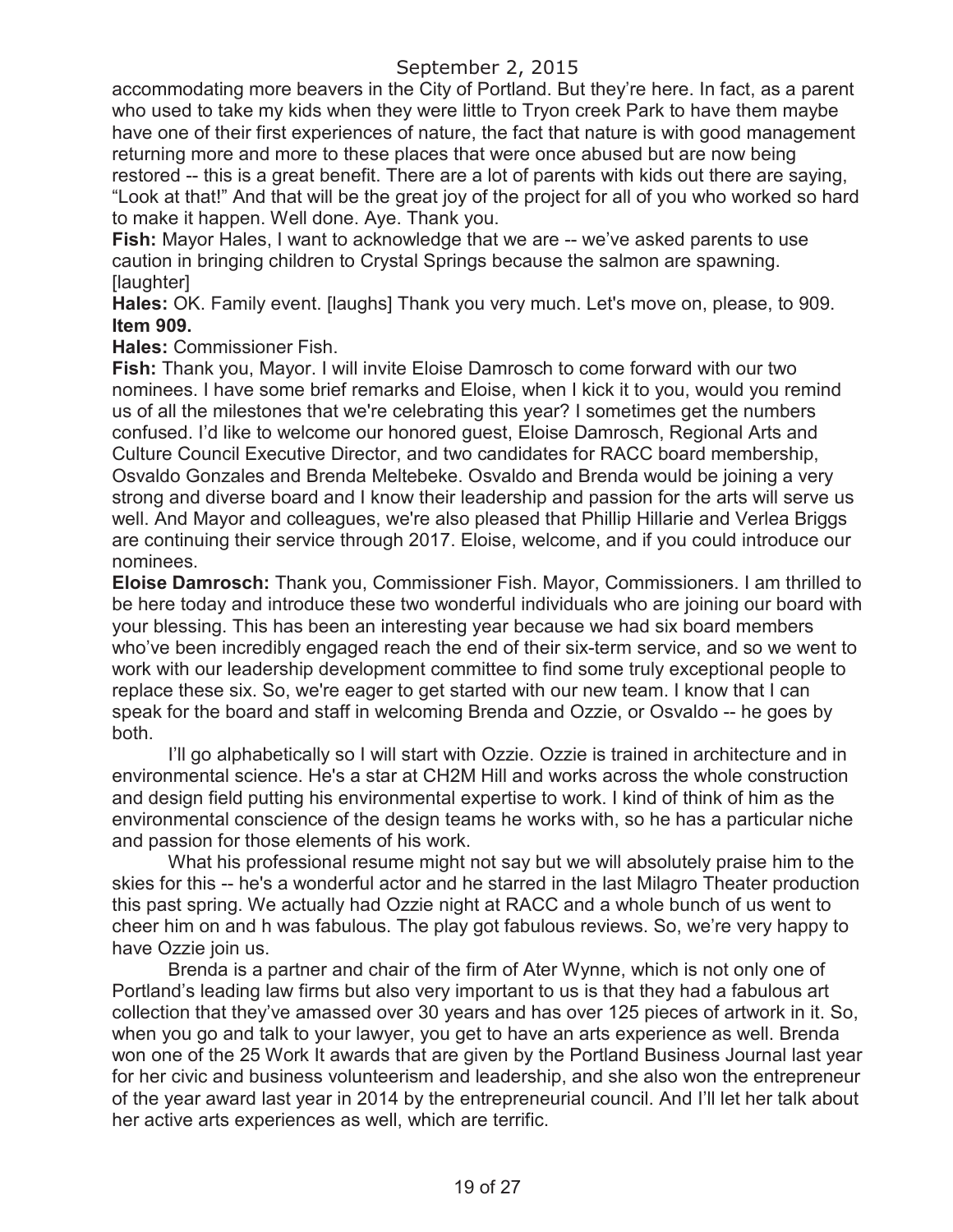We love getting a blend of the business and professional side of our board members, as well as of course the thread passion for the arts that runs through the entire board. With that, I will let each one of them say a few words about themselves and their hopefully future service with RACC. Who would like to go first? Brenda?

**Brenda Meltebeke:** Good morning. I'm Brenda Meltebeke. Commissioner Fish and Mr. Mayor Hales and Commissioner Fritz and Commissioner Novick, I appreciate the opportunity to serve the City of Portland in this way and I'm really looking forward to joining the RACC board officially. As Eloise said, I have a history and my firm has a long history of supporting the arts. I've been on several other arts boards in the city. Most recently, I was on the board of Literary Arts for I think seven years, the last couple years as board chair, and I really -- I just very strongly believe that a vibrant arts community and ecosystem is really important to make a city grow and make a city blossom. It contributes economically in so many ways, not the least of which is tourism, but I just think it's important for people to have the exposure to that.

What I'm really excited about with the RACC board is the fact that its mission -- one of many things that it stands for and does -- is to celebrate and support and benefit arts organizations, individual artists, and arts education. You get such a nice blend. Instead of being on the board of a particular organization that is focused on just a dance program or some sort of musical program, being on the board of RACC, you get to serve the entire arts community of the metro area, so I really appreciate that. Thank you very much. **Osvaldo Gonzalez:** Good morning, Commissioner Novick, Commissioner Fritz, Commissioner Fish, and good morning, Mayor Hales. With interest to cross environmental science, architecture, and the arts, it's not uncommon for me to get asked, what is the connecting thread across all of that for me? For me, it came down to the same rationale why Portland is a great place to be in practicing any one of those things. And it's really a perspective that looks at our urban environment as a habitat, as you were just discussing with Tryon Creek, and having a place where a species can thrive helps to bring life back to that place. I've approached cities in that way. To me, the city of Portland is a great opportunity to take the creative energy that's in this city, the wonderful things that the city has done in its planning and infrastructure in the architecture of the city, and put it together to create a meaningful habitat for humans to co-exist, to thrive, and to create global citizens that can help export the wonderful value of Portland around the world.

To me, the opportunity to join RACC as a board member and to be at that interface where arts and community meet became a tremendous opportunity to really take the next step in my professional career to tie all of my interests together into one effort. It's with a great honor that I was willing to accept the invitation to be a candidate and it's with great humility that I engage in this opportunity to really bring the diversity of the community to the foray in Portland and create an environment that's welcoming for the artists and for art lovers all around.

**Fish:** You both honor us in your willingness to step up and serve on RACC. This is a special year for RACC. Eloise, before we go further, could you just remind us of the key milestones that we're celebrating?

**Damrosch:** Happily. This is a big anniversary year for public art in Portland. The Percent for Art program that the City of Portland and Multnomah County passed 35 years ago is alive and well and bringing new art all around. I hope you'll get out and see some of the new murals painted in the last week by artists from all over the world who are not even getting paid to do this, this is something that they commit to. The Visual Chronicle, the art collection about Portland, is 30 years old today -- or this year. And Portlandia turns 30 in October. And you'll be invited to her birthday party on the 8th, which will be celebrated across the street in the Standard plaza.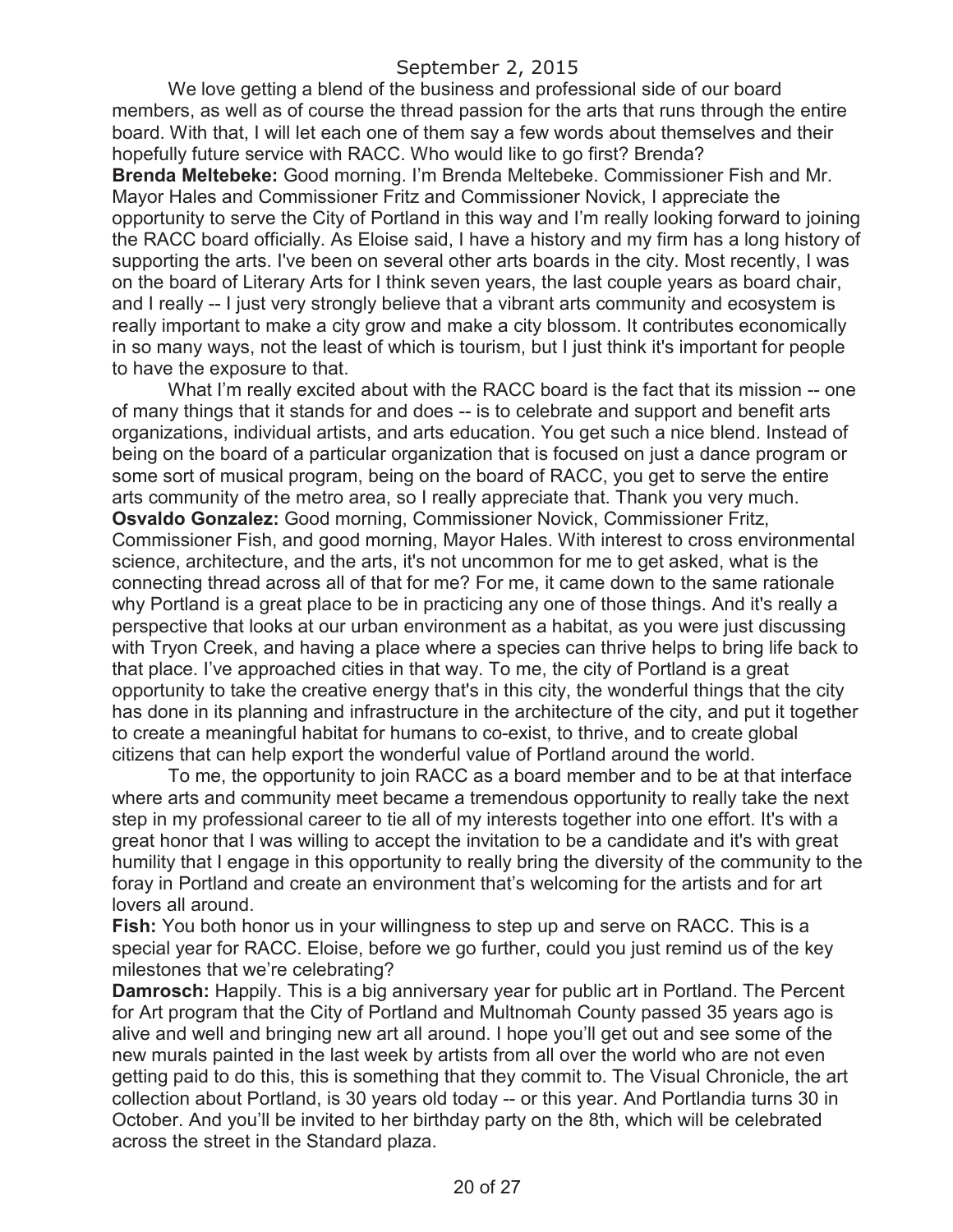**Fish:** Everything else is embargoed about that.

**Damrosch:** Yes. [laughs] And then we'll be having an exhibition here in the City hall in November. So, you'll be surrounded by all of our public art work then.

**Hales:** Questions? Well, thank you both. I don't know if there is anyone else that wants to speak. I suspect not. Anyone else want to speak on this? Then I think that it's time for the Council to take action on these nominations.

### **Item 909 Roll.**

**Novick:** I'm old enough to remember the slogan, "don't trust anybody over 30," but I hope people in Portlandia's case, people will make an exception. Aye.

**Fritz:** Thank you very much for your service, really appreciate it. Aye.

**Fish:** As I was reading your backgrounds and contemplating how far we've come, I think you are both examples of what's happened with the rise in profile in arts and culture and also the success that RACC has had. It's a great honor for us to welcome two people who are so accomplished and who obviously live very busy lives willing to serve the City in an important area, so thank you for that. I have the honor of serving currently as the Council liaison to the arts. And I operate generally on a basic philosophy as follows. There are a number of things that make Portland distinctive and special. And I think that as leaders, what we ought to be doing is investing in the things that are distinctive about Portland and resisting the temptation to have Portland become like every other city our size.

So, what are some of those things that are distinctive? Well, we have an economy built around small businesses. That's distinctive, that clearly distinguishes us from our sister city to the north. We're a city that has put sustainability both into practice and has built an economy around sustainable industries. That's a cornerstone. We're a city that's brought nature into the city and operates on the assumption what's good for osprey is good for us, and when fish and wildlife are healthy, we're healthy. Finally, we're a city that has increasingly developed a reputation as being a center for excellence in art and culture. And in my own view as a city leader, we ought to take those areas where we're distinctive and we ought to double down with our investments. Take the areas we can become best in class and make them ours.

You are coming at a time when we are celebrating important milestones, but we also face continuing challenges about access to the arts, about convincing our regional partners to invest as robustly as Portland does in the Regional and Arts and Culture Council, in continuing to help the mission-driven nonprofit organizations survive the economic storm and for long-term, become stable and prosperous and on and on -- to build equity into all that we do. The list is long, and we rely on accomplished and dedicated people to help us do this work. We're thrilled to welcome both of you. So, thank you for your willingness to serve. Today, it's our great honor to approve your appointments. Aye. **Hales:** Well, I'm really glad you both are willing to do this important piece of citizen volunteerism. The challenge is pretty significant, I think, in terms of the changes afoot in Portland. We are becoming a bigger, more diverse city. And I think that the questions of connecting people to the arts and popularizing the arts with lots of new audiences is really important. There are a big community events and they are wonderful, like Art in the Pearl this weekend, and tomorrow night, we have this partnership between Parks and Recreation and our local music scene because we have the Concert in the Park out in Waterfront Park. Those big events are one way, but there are lots of ways to connect to schools and kids and again all the different communities of Portland. So, I think that that's both a challenge and a problem and an opportunity all wrapped up together. There are lots of folks that we have the chance to connect to the arts with your work and your creativity and both public and private support. So, your ability to help on all those fronts is really important. We have great leadership and staff at RACC. We have a Council that supports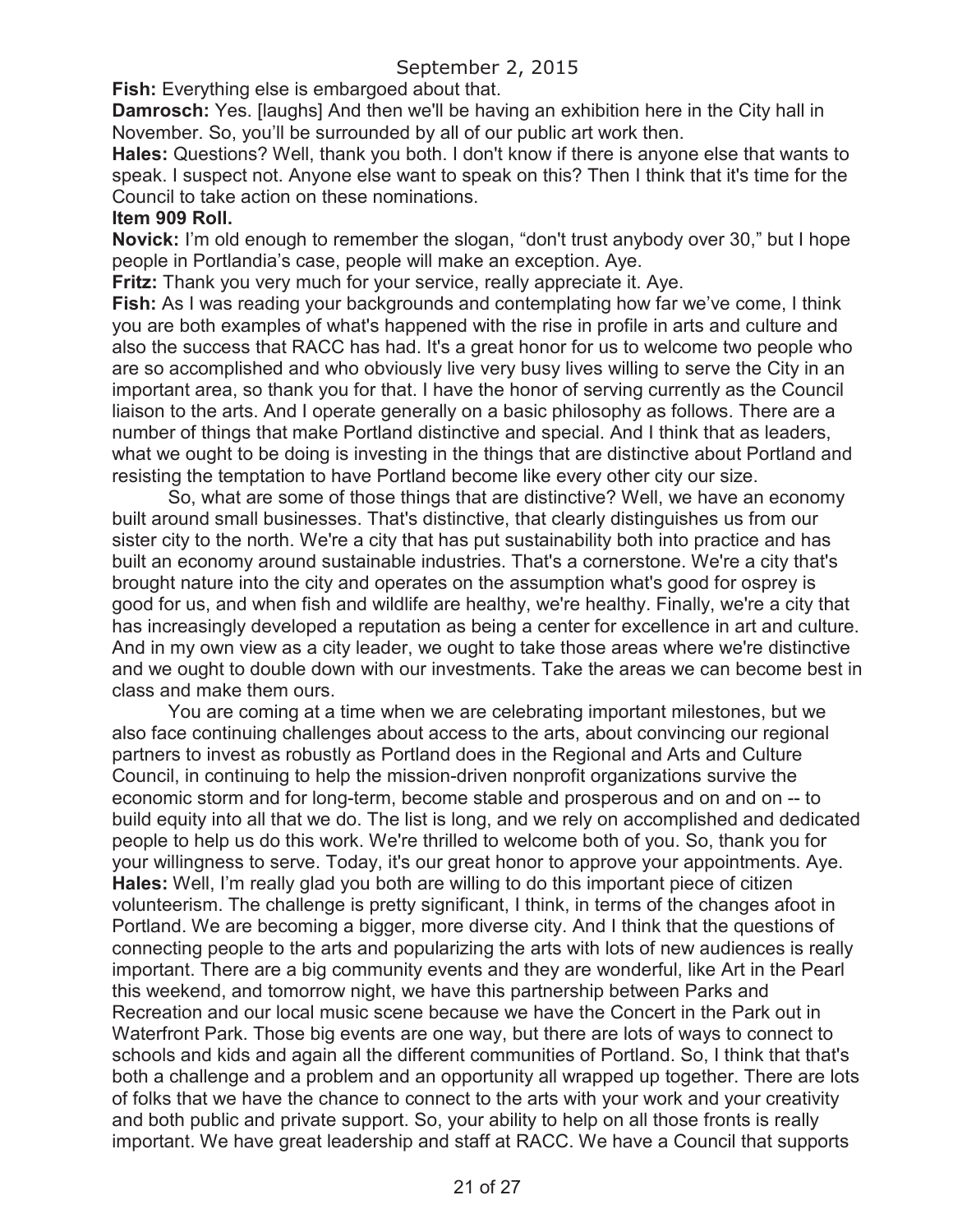this agenda. We have a business community, I think, that's ready to do more, if they're asked in the right way, so we can all do that as well. We all look forward to doing that with you. Thank you for serving. Aye. Thank you. OK, you're official. Let's move on, please, to the regular agenda.

# **Item 913.**

**Hales:** We have an amended version of this resolution, so I'll get Ben to describe that in a moment. This a resolution that allows us to participate in a public utility commission proceeding that addresses how much utilities pay for electricity from mid-sized solar and wind projects. So, that's the purpose of the resolution is to allow us to weigh in on those issues at the PUC. Mr. Walters?

**Ben Walters, Chief Deputy City Attorney:** Good morning. Ben Walters with the Portland City Attorney's Office. This item was on last week's consent agenda. It was pulled off and held over for a week for an opportunity to meet with representatives of PacifiCorp and discuss with them the resolution and the impact statement. Following that meeting, City staff developed some amendment, which are before you. I believe they have been distributed to your offices and I think that they may have been handed out to you as well. And if you have any questions regarding the amendments, I'm available to answer any questions.

**Hales:** OK. Questions before we take a motion to accept the amendments and we'll take testimony?

**Fritz:** It seems like the amendments weaken the language in the resolution.

**Walters:** I don't know that they affect the position that we're going to be taking in the proceeding itself. They address some concerns that PacifiCorp had raised, so staff was willing to recognize PacifiCorp's concerns.

**Fritz:** So you can return to previous or other language in the proceeding?

**Walter:** It will not affect the positions that the City will be taking in the intervention. **Fritz:** Isn't it somewhat unusual when you are intervening in opposition to something to then listen to the opposition and amend the position ahead of time? **Walters:** It's unusual, but this is a political process.

**Fritz:** Right, thank you. The resolution we're going to be approving -- if the Council votes to -- is simply to allow you to participate and protect the citizens' interests?

**Walter:** Yes. By City Code, the City Attorney's Office requires authorization from the Council before initiating any participation in a legal proceeding, and this is to get the Council's approval as the client to allow the City Attorney's Office to go forward. **Fritz:** Thank you.

**Hales:** Would you like to hear from -- I know there's representatives from PacifiCorp here, would you like to hear from them before we take action on the amendments? **Fish:** I'm prepared to adopt the amendments. Can I just comment on something in the previous colloquy? I actually appreciate that staff had the discussion with PacifiCorp. I'm reminded, Mayor, that not too long ago there was an issue that we were involved with where the City chose to take a position at the FCC. And it turned out we did not, in my view, adequately confer with a local company that we were going to be adverse to in that proceeding. It's one thing for us to assert the prerogative to take a position before an administrative body and take a position that we think is well founded. I think that it's also good practice to confer with local businesses where we might be adverse. I think it's just common courtesy. And if through that exchange there are some modifications like the ones that we had before us, I think that we should always be receptive to that. It does not, as counsel has noted, change in any way the position that we'll be taking before the administrative body. So for that reason, I move the amendments. **Hales:** Is there a second?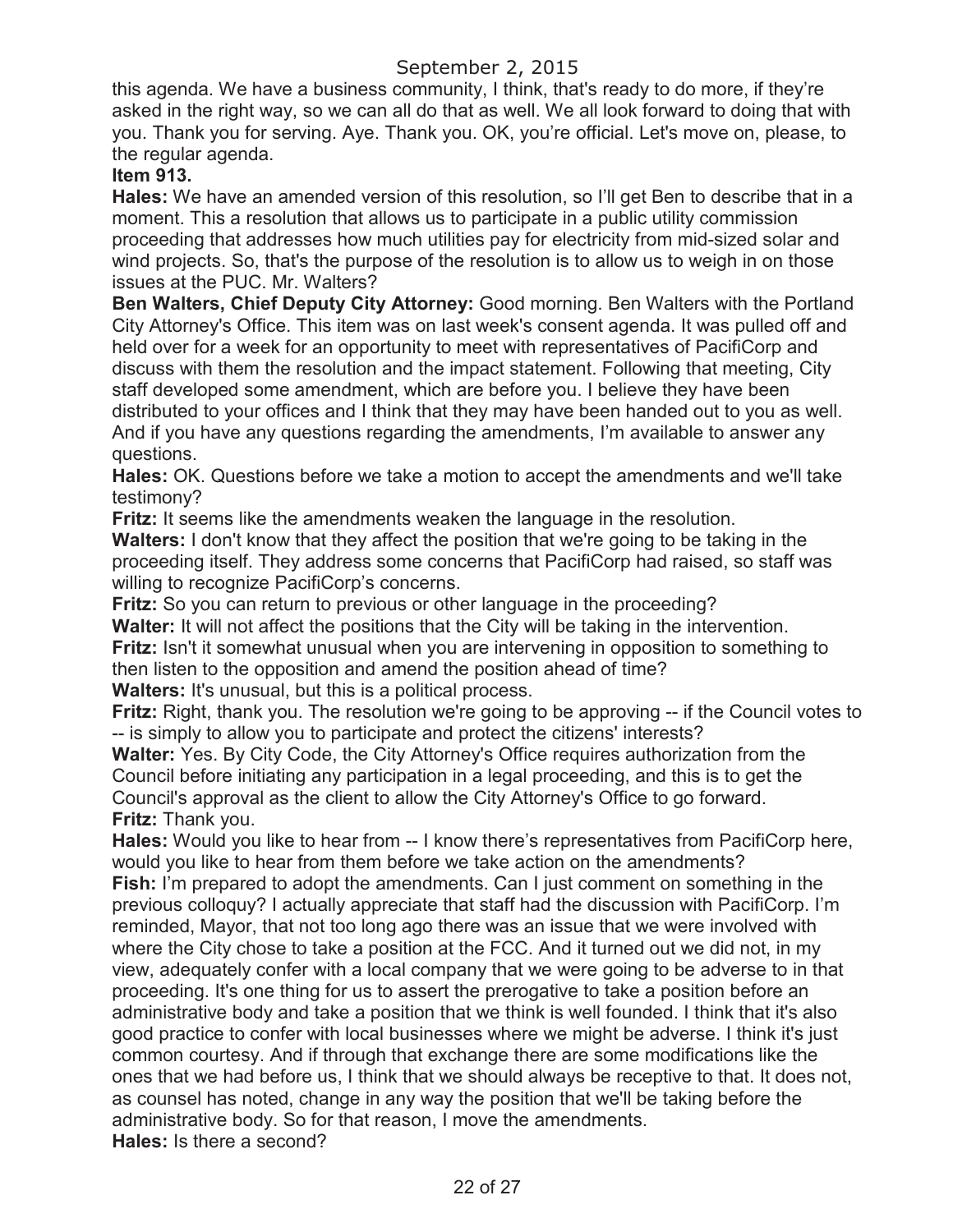**Fritz;** Second.

**Hales:** Further discussion on accepting the amendments? Roll call, please.

# **Roll on amendments.**

# **Novick:** Aye. **Fritz:** Aye. **Fish:** Aye. **Hales:** Aye.

**Hales:** Thank you, Ben. See if anyone wants to testify on this item? I know PacifiCorp is here but they may want to watch rather than speak. OK, come on up, please.

**Lightning:** Good morning. My name is Lightning, I represent Lightning Watchdog x. I'm the one that pulled this item last week. One of the concerns I have is that I want to make sure that when we're talking about the solar industry, I don't want to have too many restraints put on them. I want to watch this very close on the process, again making sure that the City attorneys are involved. As you know, we have the climate change plan that has been developed. I want to make sure that we can meet some of those numbers. That's one of the reasons why I pulled this is I want to make sure that, in the solar industry, they have the ability to expand at the rate that they want to, the City has the ability to have them participate in projects within the City to meet our goals on the climate change plan. That's why I pulled this item. I will look forward to the outcome of this. Thank you.

**Hales:** Thank you. Anyone else? Let's take a roll call, please, on the resolution as amended.

## **Item 913 Roll as amended.**

## **Novick:** Aye.

**Fritz:** Thank you, Commissioner Fish, for that helpful reframing and further explaining. Thanks to Ben Walters and also PacifiCorp and your willingness to talk with us on this. We all are seeing the impacts of climate disruption as each season goes by and we need to figure out how we're going to reach the goals in the climate action plan sooner rather than later. I'm very glad the City Attorney is going to be participating before the utility commission. Aye.

## **Fish:** Aye.

**Hales:** I want to reiterate and support the statement Commissioner Fish made. There are lots of situations in which we're going to take a position in either in a legislative effort at Congress or the state legislature or on some regulatory proceeding where we have a formal relationship with somebody, whether it's one of our regulated cable providers that we regulate, whether it's a regulated public utility like PGE or the gas company or PacifiCorp, or even our labor unions where we have a long-term contractual relationship and we might take a different position from them. It's important that we confer but maintain our prerogatives to take the policy of the City of Portland forward. And the policy of the City of Portland is that we have a Climate Action Plan and we're serious about it and expect our partners to be going in the same direction. That's where I hope and believe that we'll end up after this or that regulatory proceeding, but it's very important that we do confer and then again maintain our independent authority to do what we should do, and I think that's where we are here.

The Climate Action Plan isn't just a piece of paper or a series of pieces of paper - recycled paper, of course -- but it's a serious effort by this City that's been going on more than 20 years and that internationally is now joined by more people. And I think that that's a very positive sign and the more we have utilities working with us, the faster we can get to our goals. We're just celebrating today the success of one of our local innovators, Lucid Energy, that has now generated I believe 1.1 megawatts of power by installing equipment in our City's waterlines to generate electricity. So, we have to have the private sector with us, as we make this progress and I expect that that's exactly where we'll end up here. Thank you. Aye. **Item 914.**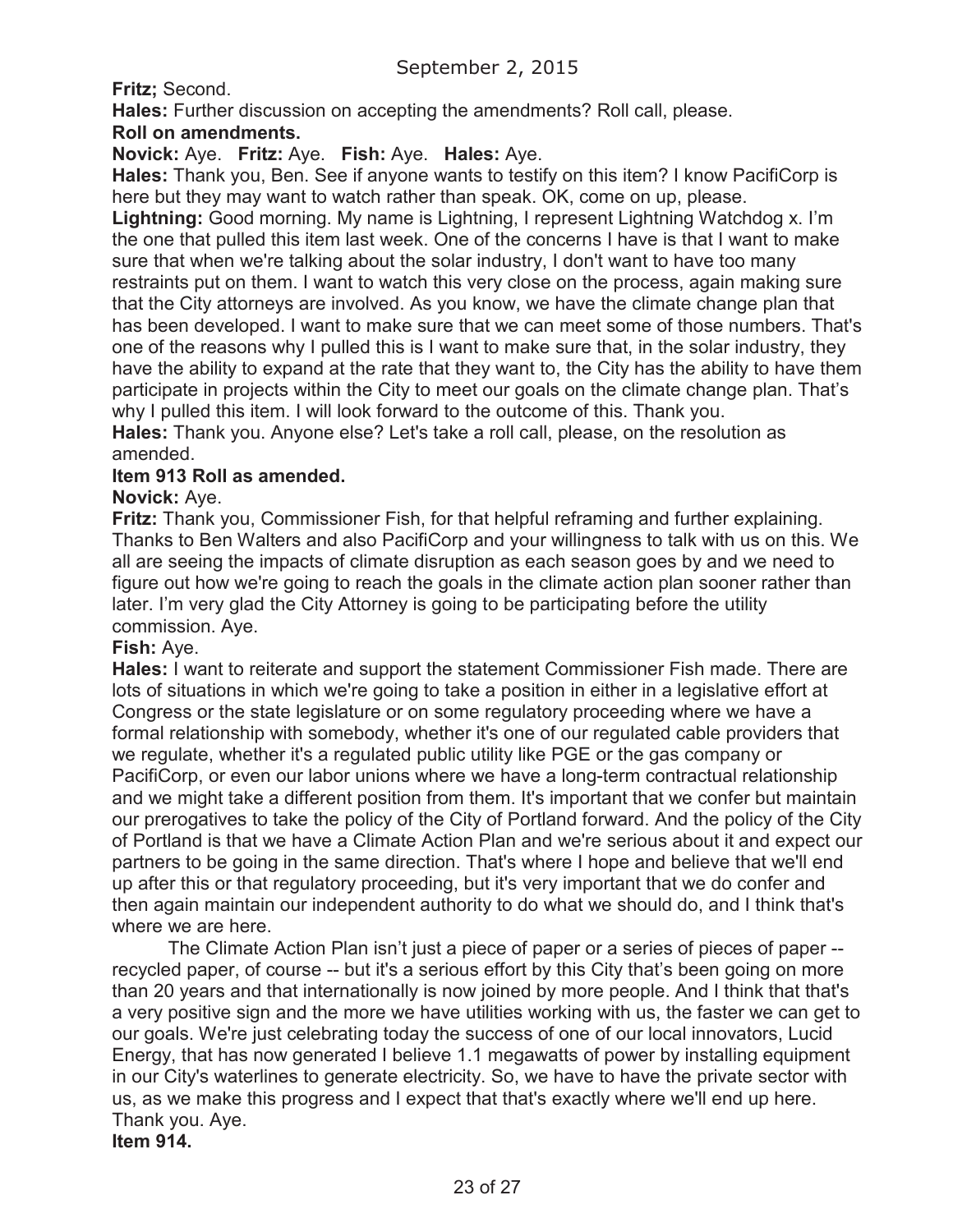**Hales:** Ms. Moody, good morning.

**Christine Moody, Chief Procurement Officer, Office of Management and Finance:** Good morning, Mayor and Commissioners. Christine Moody, procurement services. You have before you a procurement report recommending a contract award to Emery and Sons construction. The engineers' estimate on this project was 9.5 million. On July 7th, 2015, six bids were received and Emery and Sons is the low bidder at \$10,995,653. The Bureau of Environmental Services has reviewed the bid items and accepts the proposed pricing at 15% over the engineer's estimate. In their bid analysis, BES identified mobilization, erosion control, video inspection services, cured-in-place pipe liner, six-inch PVC pipe, and 48-inch manholes as contributing factors to the increased cost. The City identified seven divisions of work for potential minority, women, and emerging small business subcontracting opportunities. The MWESB participation on this project is 31.45% with work being performed in concrete cutting, hauling, and traffic control. I will turn this back over to Council if you have any questions, and there's a representative from BES here as well. **Fish:** I just want to make a comment, Christine. In the impact statement that you gave us, there's a full two pages documenting the reasons why the bids came in above the original estimate.

**Moody:** That's correct.

**Fish:** And some of the examples given have to do with market conditions and some have to do with soil conditions and other things. I'm pleased that you include this because one of the questions that we often ask is why the bids are either above or below. And when we have this explanation and detail, I think it's very reassuring, and it also in this case gives us confidence that even though BES initially had a high confidence in their estimate, there are some things beyond their control and some of them have to do with market costs for various components of this project. I appreciate the transparency on that piece of your presentation.

**Moody:** Thank you, Commissioner.

**Fritz:** I echo that. I just have some questions on the good faith effort report. which I appreciate. Number seven under the good faith effort analysis talks about the bids received from certified firms that were not used and it gives the bid amount. Would I be correct in assuming that the reason they were not used is because there were other bids that were lower?

**Moody:** That's generally the case, Commissioner.

**Fritz:** And is --

**Moody:** This is a low-bid situation, so generally contractors because they are competing are taking the lowest sub-bids. Even though we require them to do the good faith efforts, if a bid comes in lower and is not a certified firm, most oftentimes they're taking that. **Fritz:** That's probably something that our commission might want to take a look at that, because although the total number of subcontractor dollars is 31%, which is great, it's mostly for women-owned businesses rather than minority-owned businesses. It would be interesting to look at or have the commission look at how might there be a situation where the City would want to support the minority businesses by encouraging the prime contractor to take those bids even if it results in the cost being a little higher. I have no suggestions for how to do that, but I think it's an important issue that if we're going to -ongoing -- encourage these small businesses to grow and take more work for us, we may need to find some way of stimulating to start off with. Thank you for your work on that. **Hales:** Thank you. Other questions for Christine? Thank you very much. Anyone else want to speak on this? Come on up.

**Lightning:** My name is Lightning, and I represent Lightning Watchdog X. A couple of concerns that I had on the overall bid is that you stated that you had problems on the video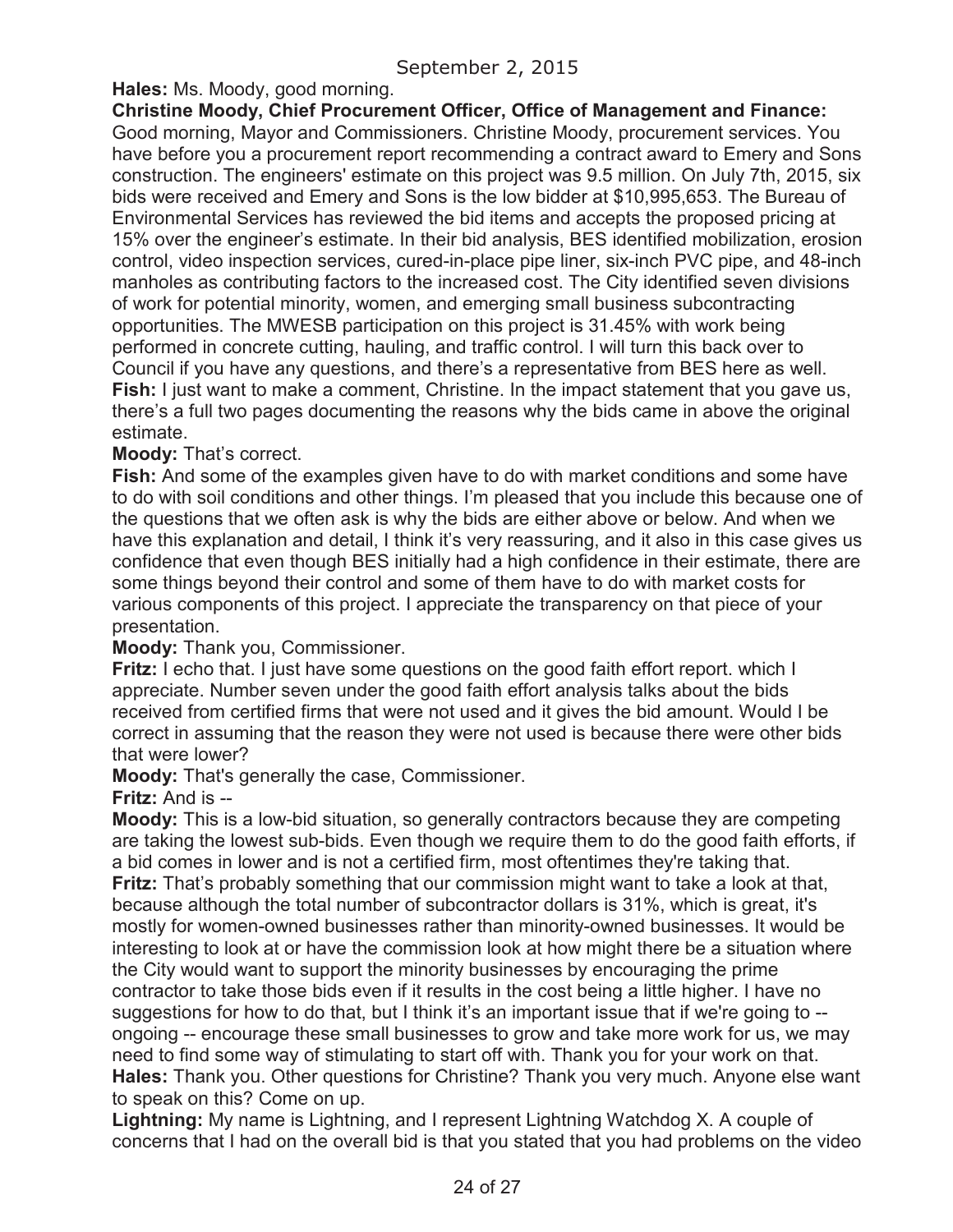inspections and you had lack of market capacity for this service. I'm really concerned about that. Obviously -- my understanding -- you would be talking having videos going inside some of the pipelines and possibly on the outside also. I'm really surprised that you would have any market capacity problems on the new technology that we have out there and the people that I think would be able to do this. So, to have a higher bid for that reason -- I question that.

Another issue I had on here is that -- let's get to the 48-inch manholes where you originally came in -- BES came in around \$4000 each. Now, if you're coming in with a price at \$4000, and then someone else comes in and they bid at \$5800 each -- now, if you're able to establish that price at \$4000, say with the supplier, my question to you is that as the City of Portland when you're talking to that supplier, are they giving you a lower price because obviously you're the City of Portland? You have a tremendous amount of projects out there that you can put together and maybe recommend them or make sure that the supplies are bought through them so then when a contractor comes in, they go, "well, you're just a smaller contractor. We think your price is going to be about \$5800." So, I have concerns with this.

And then it says we did not anticipate that to happen, and then you have prices on certain pipes and various things that from when you went in there -- the City of Portland talked to the suppliers, the prices were quite a bit lower, and then when the contractor comes in with the bid, it's quite a bit higher. We just didn't anticipate that. So, I'm seeing something wrong here because I would like to make sure that when the City of Portland talks to a supplier and says we're going to have some bids possibly coming in and we would probably like to use you because you quoted us a price of \$4000, maybe these suppliers understand up front, quote a price of \$4000 to City and comes back with a price quite a bit higher -- that might affect you getting any more business in the future. They are throwing out prices to try to come in at a certain range on a bid and the suppliers need to come in within a reasonable range on that also, probably to continue to do business with the City of Portland. Thank you.

**Hales:** Thank you. Good point. OK. Somebody ready to make a motion to accept the report?

**Fish:** So moved.

**Novick:** Second.

**Hales:** Further discussion? Roll call on accepting the procurement report. **Item 914 Roll.**

## **Novick:** Aye. **Fritz:** Aye.

**Fish:** I appreciate as always Lightning's thoughtful comments and we'll certainly consider them as we move forward. Mayor, when we were last before the Council on this item, we mentioned that thanks to our good friends at Venture Portland, we had had an open house at a coffee bar in the Grant Park Hollywood neighborhood to go over the last-minute details. I have received my first newsletter alerting me and everyone else in the area to the project's schedule and giving me the contact information of the person that on a daily basis that I can reach out to if there are any problems, and so this is about to become live.

I just want to particularly acknowledge the work that the bureau has done to do community outreach. This will be disruptive both to residents and businesses, but with extensive outreach, we have come up with a plan -- the bureau has come up with a plan that attempts to mitigate that and do it in a thoughtful way. And as luck would have it, I live in the middle of this project, so I will probably be watching closely and will have some interest. [laughs] Thank you, Christine, for your excellent work as always. Aye. **Hales:** I know City bureaus hate it when one of us lives in the middle of the project, but we look forward to your sidewalk supervision, Commissioner Fish. Aye.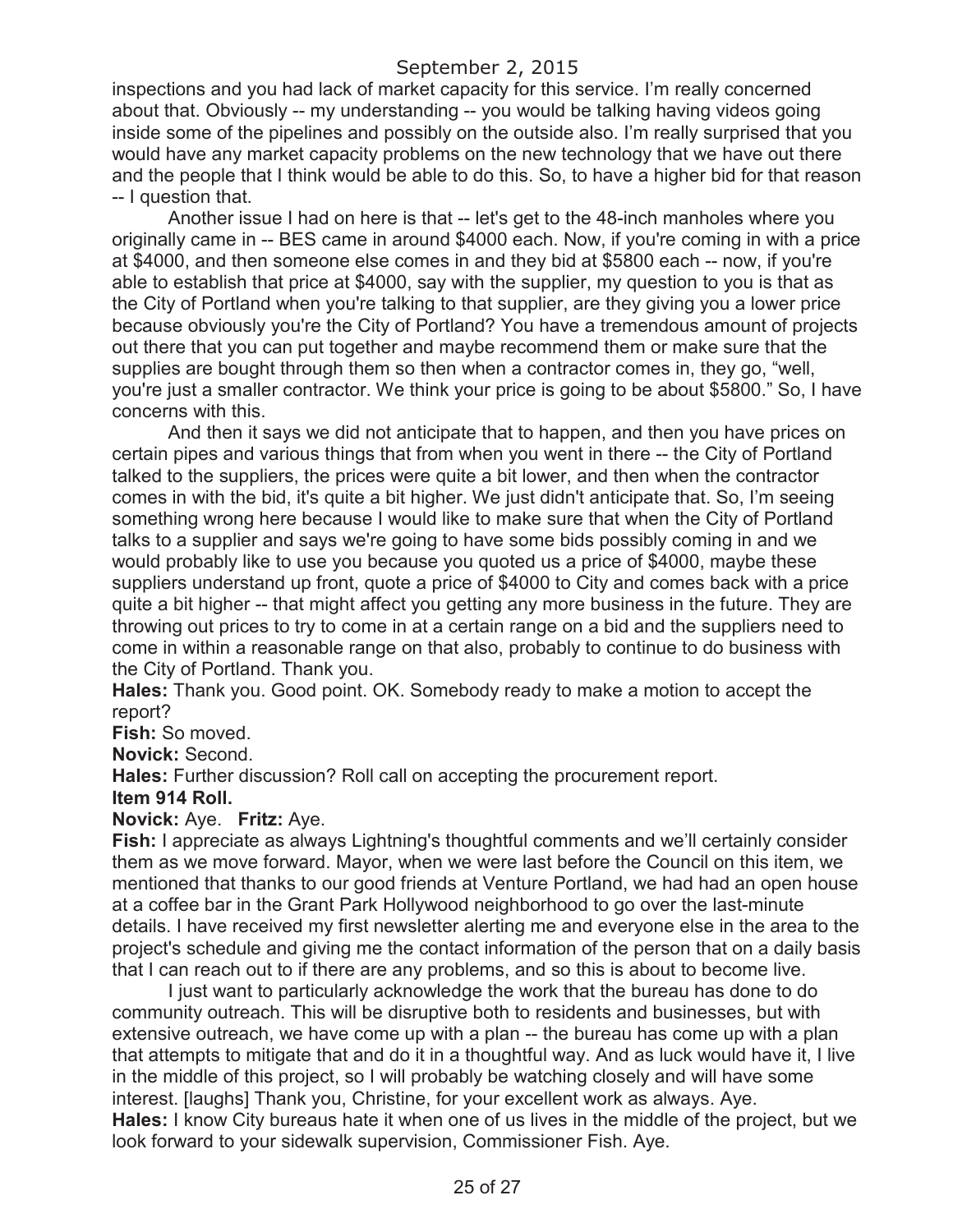**Fish:** If I could note, Mayor -- first, my family abandons me and one of the bureaus decides to dig up the neighborhood, this has not been a great summer for me. **Item 915.**

**Hales:** Roll call, please.

**Item 915 Roll.**

**Novick:** Aye. **Fritz:** Aye. **Fish:** Aye. **Hales:** Aye.

**Item 916.**

**Hales:** Commissioner Novick.

**Novick:** Mr. Maloney?

**Marty Maloney, Portland Bureau of Transportation:** Good morning, Mayor,

Commissioners. My name is Marty Maloney with PBOT Right of Way. This agenda item is to authorize the Bureau of Transportation to acquire certain permanent and temporary rights necessary to construct the North Burgard at North Time Oil Road intersection project through the exercise of the City's eminent domain authority. The intersection project will improve sight distance, mainline system performance, reduce travel delays, and improve ingress and egress to the northwest container service property. I'd also like to add that we have spoken to the affected property owner, and they understand the need for the improvement due to the heavy freight use on Burgard. At this time, I'd be happy to answer any questions Council might have.

**Hales:** Questions? Sounds good, thank you very much. Anyone want to speak on this item? If not, this passes to second reading next week.

**Item 917.**

**Hales:** Commissioner Novick, I believe there's an amendment here, is that right? **Novick:** There is indeed.

**Hales:** OK. Here, I've got it.

**Novick:** Due to oversight in preparing exhibits one and two, we're asking to amend those exhibits to comply with current development standards and condition B2 of the proposed ordinance provides an exhibit to reduce the street vacation are on the westside by about four feet to ensure there's enough space to build a 12-foot public sidewalk.

**Hales:** Commissioner Novick moves those amendments.

**Fish:** Second.

**Hales:** We'll vote to accept the amendments and conduct the hearing. Let's take a roll call first though, on accepting the amendments. Steve moves. We're accepting the amendments.

## **Roll on amendments.**

**Novick:** Aye. **Fritz:** Aye. **Fish:** Aye. **Hales:** Aye.

**Hales:** Good morning.

**Karl Arruda, Portland Bureau of Transportation:** Good morning. Karl Arruda with PBOT Right of Way. This ordinance is to vacate a portion of N Terminal Road east of N Lombard Street. This was initiated in 2014 by Marks Investment properties. Marks Investments owns the property just to the south of this part of N Terminal. It's a mostly gravel right-ofway in an industrial-zoned area and currently it's mainly used to access Marks Investments property. Vacating it would provide them better options for redevelopment.

The usual comments were solicited from City bureaus. other agencies, including the Port, utilities, and neighborhood associations, and there were no substantive objections that we received. BES did ask for a sewer easement over a stormwater pipe that goes through N Terminal, and PBOT street signals asked for an easement for some traffic signal loop detectors that are in the ground in N Terminal and so we'll be reserving an easement for those also. And that's mainly because after the vacation, if it goes forward, it's expected that N Terminal will be reconfigured probably into a driveway most likely, and street signals